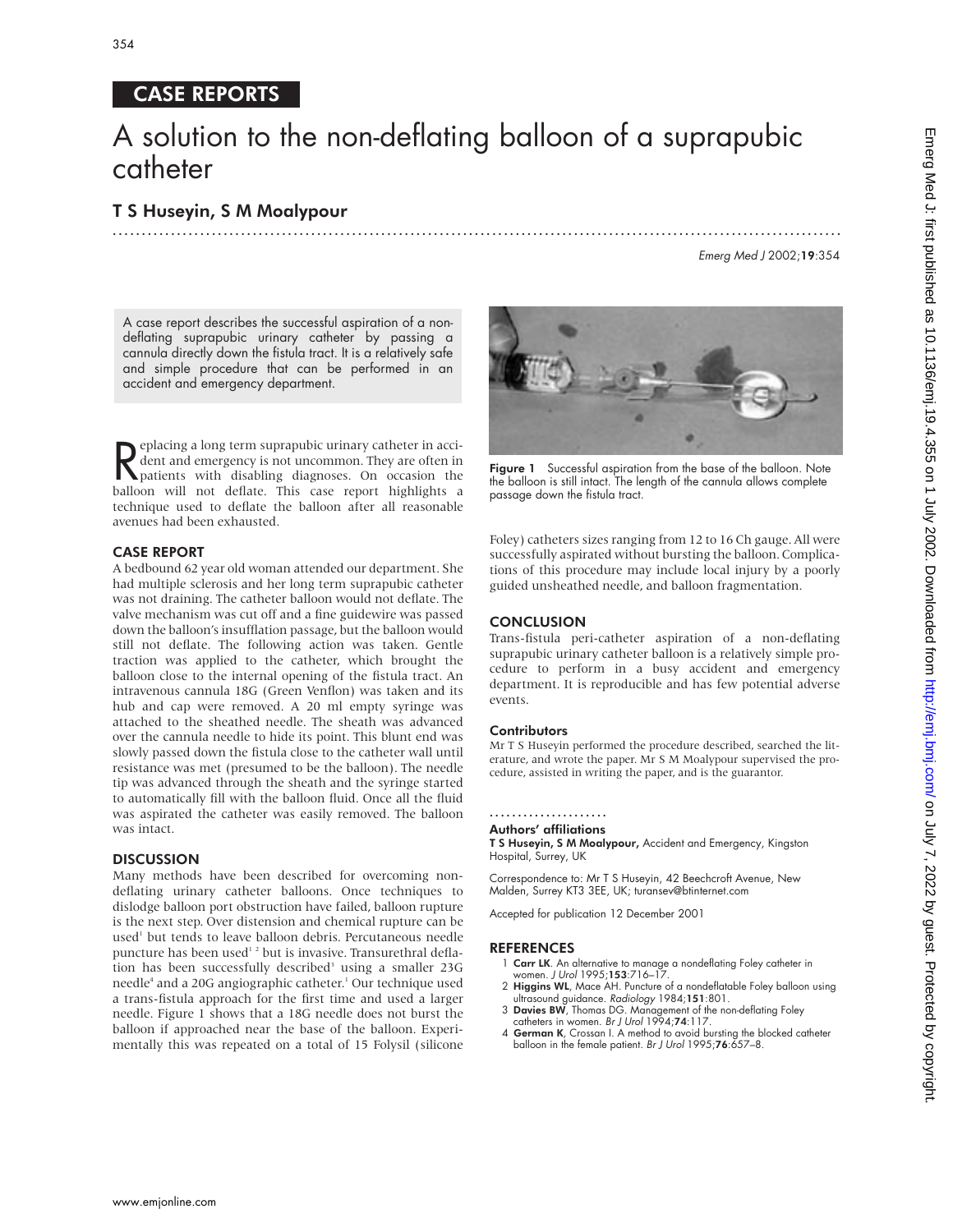# Delayed asystolic cardiac arrest after diltiazem overdose; resuscitation with high dose intravenous calcium

.............................................................................................................................

# G K Isbister

Emerg Med J 2002;19:355–357

A 51 year old man took a mixed overdose including 1.8– 3.6 g of diltiazem, paracetamol, aspirin, isosorbide nitrate, and alcohol. He initially presented to hospital after six hours with mild hypotension and was treated with activated charcoal and intravenous fluids. Eighteen hours after the overdose he had two generalised tonic-clonic seizures. The patient remained unresponsive with junctional bradycardia, unrecordable blood pressure, and then became asystolic. He was resuscitated with high dose (13.5 g) intravenous calcium and adrenaline (epinephrine). He required inotropic support and temporary pacing over the next 48 hours. This case suggests there is a role for aggressive high dose intravenous calcium therapy in severe diltiazem overdose, particularly with the onset of asystole. It should be considered early in cases of cardiac arrest after diltiazem overdose. The case also highlights the problems with delayed toxicity when whole bowel irrigation is not administered.

**Calcium channel blocker (CCB) overdose is relatively**<br>
uncommon, but has a higher mortality and morbidity<br>
compared with other drug overdoses.<sup>1</sup> Diltiazem over-<br>
dose has been reported previously mainly as case reports<sup>2</sup> uncommon, but has a higher mortality and morbidity dose has been reported previously, mainly as case reports<sup>2-8</sup> and in a few case series.<sup>1</sup> <sup>9</sup> In particular, overdose of its slow release formulations may lead to severe toxicity if appropriate decontamination is not started.<sup>3</sup> There remains considerable controversy about the treatment of severe CCB overdose, particularly with the use of intravenous calcium.<sup>10-13</sup>

Here is reported an overdose of slow release diltiazem causing delayed asystolic arrest, and successful resuscitation with rapidly administered, high dose calcium gluconate.

## CASE REPORT

A 51 year old white man took a mixed overdose comprising diltiazem 1.8–3.6 g (slow release preparation), paracetamol, aspirin, isosorbide nitrate, and alcohol. He presented to hospital six hours after the overdose complaining of nausea, vomiting, weakness, and lethargy. He had a past history of ectatic coronary arteries and cardiomyopathy, asthma, bipolar mood disorder, and alcohol misuse.

Examination on presentation revealed: heart rate (HR) 80 bpm and blood pressure (BP) 90/40 mm Hg. He was orientated and cooperative. Cardiovascular, respiratory, and neurological examinations were normal. An electrocardiograph (ECG) showed sinus rhythm. He was treated with 50 g activated charcoal, 3 litres of intravenous crystalloid solution, and 1 g of calcium gluconate. BP improved to 100/50. Salicylate and paracetamol concentrations were not in the toxic range. Whole bowel irrigation was not undertaken. Over the next 12 hours he remained alert and well, with no significant decrease in BP or HR.

Eighteen hours after the overdose, he had two generalised tonic-clonic seizures and remained unresponsive with a junctional bradycardia, HR 43, BP unrecordable. He then became asystolic with no palpable pulses. He was intubated and ventilated while cardiopulmonary resuscitation was started. Over a period of 12 minutes he was given 10 g calcium gluconate as 1 g boluses and 9 mg of adrenaline (epinephrine). He responded with HR 54 (junctional bradycardia) and BP 137/80 mm Hg. Five minutes later, he had a second asystolic cardiac arrest and was given a further 2.5 g calcium gluconate and 1 mg adrenaline (total of 12.5g of calcium gluconate given over 28 minutes). An external pacemaker was attached, and an adrenaline infusion (6 mg/100 ml at 5 ml/h) and a calcium gluconate infusion of 1 g in 100 ml/h were started.

After one hour, calcium was stopped but high dose noradrenaline (norepinephrine) and dobutamine were required to maintain blood pressure, and a temporary pacing wire was necessary to maintain rhythm. There was no response in haemodynamic parameters to glucagon. Severe metabolic acidosis (pH 6.83 base excess 26) and acute renal failure were treated with a bicarbonate infusion and 24 hours of continuous veno-venous haemofiltration. Insulin was required for hyperglycaemic control.

Over 48 hours inotropes were weaned, the acidosis resolved, renal function improved, and pacing was stopped (table 1 presents serial blood parameters). The only other complication was pulmonary oedema. This was initially treated as aspiration pneumonia with antibiotics and oxygen therapy, but radiographical findings were more consistent with pulmonary oedema. The patient was discharged from intensive care on day 5 and discharged himself against medical advice eight days after presentation. On subsequent attendances to the emergency department, he had a normal neurological examination, normal chest radiograph, ECG, and creatinine.

## **DISCUSSION**

This case illustrates the potentially life threatening effects of slow release diltiazem overdose and the problems with delayed toxicity if decontamination is incomplete or not undertaken. The clinical effects in the patient described were consistent with CCB overdose. The spectrum of CCB toxicity includes hypotension (combination of vasodilatation and negative inotropic effects), bradycardia, conduction abnormalities (sinus node depression and AV conduction block), pulmonary oedema, metabolic effects (hyperglycaemia and metabolic acidosis), and neurological symptoms (lethargy, coma, seizures).<sup>1-7 9</sup> <sup>14</sup> The pharmacokinetics and mechanism of toxicity have been reviewed previously.<sup>5 14</sup>

Whole bowel irrigation is being used increasingly in poisoning with slow release formulations.<sup>15</sup> Similar to most treatment modalities in clinical toxicology, the evidence for the use of whole bowel irrigation in slow release CCB overdose is based on case reports alone. There is a reported case of two

............................................................. Abbreviations: CCB, calcium channel blocker; BP, blood pressure; HR, heart rate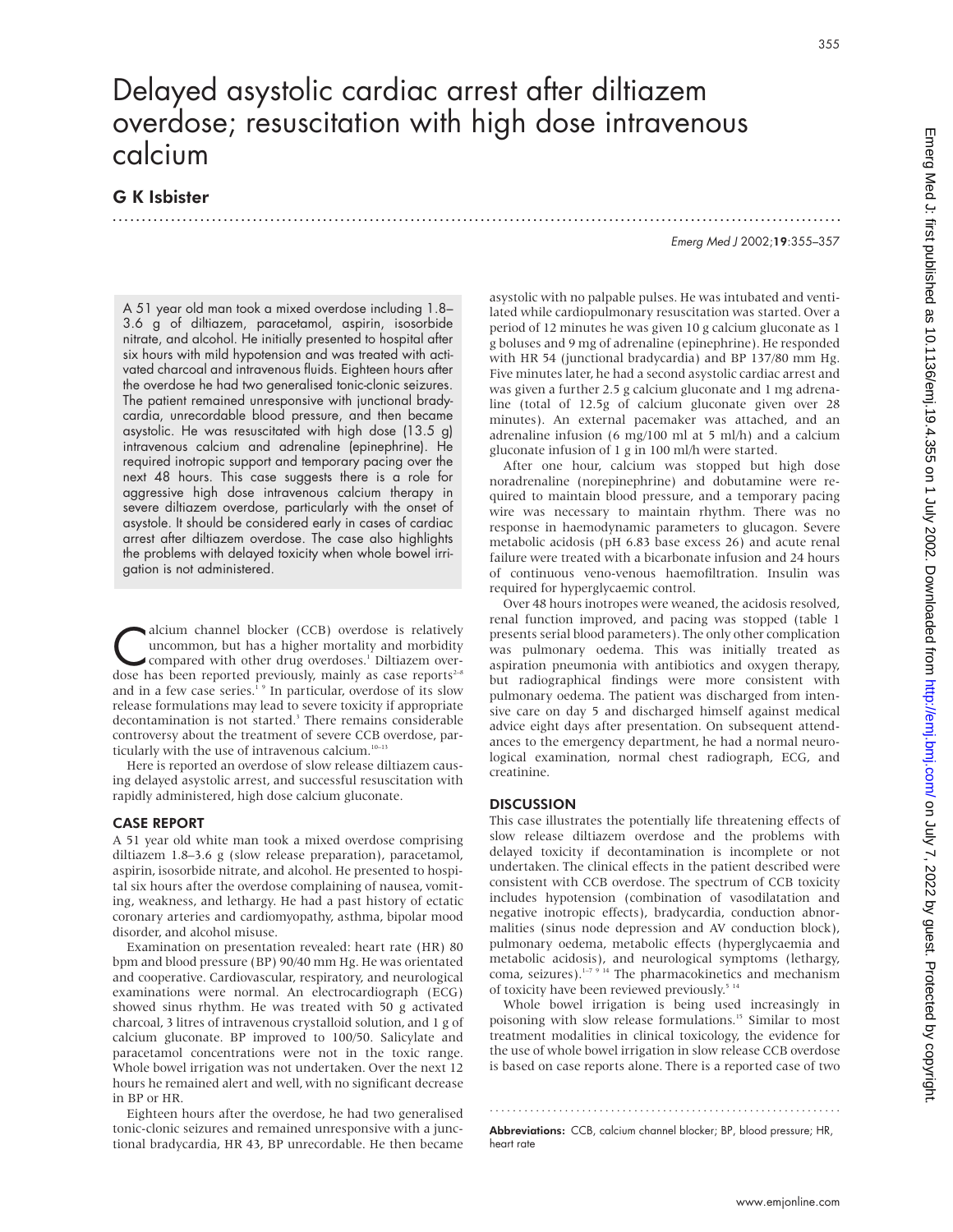| <b>Table 1</b> Serial biochemical parameters including corrected serum calcium<br>concentrations; 13.5 g calcium gluconate given 18 hours after the overdose |       |      |                 |        |      |      |      |
|--------------------------------------------------------------------------------------------------------------------------------------------------------------|-------|------|-----------------|--------|------|------|------|
| Time after overdose (h)                                                                                                                                      |       | 13   | $19\frac{1}{2}$ | 28     | 58   | 86   | 112  |
| Creatinine (umol/l)                                                                                                                                          | 112   | 252  | 174             | 201    | 405  | 351  | 268  |
| (Range: 50-120 µmol/l)                                                                                                                                       |       |      |                 |        |      |      |      |
| Corrected serum calcium (mmol/l)<br>(range: 2.20-2.60 mmol/l)                                                                                                | 2.23  | 2.51 | 3.36            | 245    |      | 2.16 | 2.28 |
| pH (7.35-7.45)                                                                                                                                               | 7.45  |      | 6.83            | 7.40   | 7.42 | 7.37 |      |
| Base excess                                                                                                                                                  | $-67$ |      | $-26$           | $-1.7$ | 3.3  | 3.3  |      |
| Blood glucose (glucometer)                                                                                                                                   | 6.5   |      | 18.1            | 111    | 78   | 9.6  |      |

patients who took similar doses of slow release verapamil, where one patient had whole bowel irrigation and developed only minimal toxicity, while the other patient, who did not receive whole bowel irrigation, developed severe toxicity.<sup>16</sup> Although whole bowel irrigation has not been proved effective in controlled trials of slow release CCB overdoses, the seriousness of this poisoning and the effectiveness of whole bowel irrigation in previous case reports,<sup>16</sup> make it an important consideration for decontamination, until clinical trials are undertaken.

The patient had two generalised tonic-clonic seizures minutes before the asystolic arrest. Seizures have been reported uncommonly with calcium channel overdoses.17 Quezado *et al* also reported a generalised seizure before asystole in a verapamil overdose.17 It may be hypothesised that the seizures precipitated asystole by causing acidosis and increasing the amount of ionised drug available for channel blockade.

There is disagreement about the use of intravenous calcium in CCB overdose.10–13 Recently published Toxicologic-Oriented Advanced Cardiac Life Support guidelines recommend the use of 1 g–3 g of intravenous calcium as a slow intravenous bolus, only after shock is refractory to other treatments.<sup>12</sup> However, there is some evidence that intravenous calcium is a useful first line therapy.<sup>16 18</sup> There is one report of an asystolic arrest after diltiazem overdose responding to 2 g of calcium gluconate alone.<sup>6</sup>

In situations of severe haemodynamic compromise, such as asystole, larger doses may be beneficial.<sup>13 16</sup> In the case reported here, much larger doses were administered rapidly, and then repeated after a second episode of asystole, with good response. High dose intravenous calcium, that is, greater than 3 g, has been reported in a number of cases of CCB overdose,<sup>13 16 18</sup> but not previously in diltiazem overdose.<sup>5</sup>

In contrast, in cases of CCB poisoning reporting failure of intravenous calcium, the dose was 1 g–3 g. $348$  Failure of high dose intravenous calcium seems to occur less commonly,<sup>19</sup> suggesting that a higher dose may be more appropriate in severe poisoning. Proponents of high dose calcium suggest that in cases of failure, the overdose is often refractory to all treatment.<sup>1</sup> No serious side effects have been reported despite transient high serum calcium (up to 4.8 mmol $\hat{A}$ ).<sup>13 16 18</sup> Multicentre clinical trials will be required to test the hypothesis that high dose intravenous calcium is beneficial in CCB poisoning because it is an uncommon poisoning.

Although the severe delayed toxicity in this case most probably resulted from inadequate decontamination, his preexisting cardiac disease may have exacerbated it. However, good outcomes with severe CCB toxicity have been reported in patients with a history of coronary artery disease,<sup>68</sup> and poor outcomes have been reported in otherwise healthy persons.16 20 It is unclear if continuing the calcium infusion postcardiac arrest would have reduced the amount and time inotropes were required. Previous case reports have suggested that continuing a calcium infusion is beneficial,<sup>7 16 18</sup> but a controlled trial would be required to test this hypothesis.

This case suggests there is a role for aggressive intravenous calcium therapy in severe diltiazem (and other CCB) overdose,

particularly with the onset of asystole. It should be considered early in cases of cardiac arrest after CCB overdose. The case also highlights the problems with delayed toxicity when whole bowel irrigation is not administered.

#### ACKNOWLEDGEMENTS

Thanks to Dr Patricia McGettigan and Ms Corrine Balit for reading the manuscript. Thank you to Associate Professors Ian Whyte and Andrew Dawson for their comments on the manuscript.

#### **Contributors**

Geoffrey Isbister attended the patient in the emergency department, wrote and revised all manuscripts and will be guarantor for the paper. Ian Whyte and Andrew Dawson discussed the idea and focus of the case report with the author, but did not read the manuscript. Patricia McGettigan and Corrine Balit read and commented on the manuscript.

#### .....................

#### Author's affiliations

G K Isbister, Discipline of Clinical Pharmacology, University of Newcastle and Department of Clinical Toxicology and Pharmacology, Newcastle Mater Misericordiae Hospital, Australia

Correspondence to: Dr G K Isbister, Discipline of Clinical Pharmacology, Level 5, Clinical Sciences Building, Newcastle Mater Hospital, Edith Street, Waratah, NSW 2298, Australia; gsbite@bigpond.com

Accepted for publication 31 January 2002

- 1 Howarth DM, Dawson AH, Smith AJ, et al. Calcium channel blocking drug overdose: An Australian series. Hum Exp Toxicol 1994;13:161-6.
- 2 Morimoto S, Sasaki S, Kiyama M, et al. Sustained-release diltiazem overdose. J Hum Hypertens 1999;13:643–4.
- 3 Williamson KM, Dunham GD, Plasma concentrations of diltiazem and desacetyldiltiazem in an overdose situation. Ann Pharmacother 1996:30:608-11.
- 4 Proano L, Chiang WK, Wang RY. Calcium channel blocker overdose. Am J Emerg Med 1995;13:444-50.
- 5 Erickson FC, Ling LJ, Grande GA, et al. Diltiazem overdose: case report
- and review. *J Emerg Med* 1991;**9**:357–66.<br>6 **Connolly DL**, Nettleton MA, Bastow MD. Massive diltiazem overdose. Am J Cardiol 1993;72:742-3.
- 7 Luomanmaki K, Tiula E, Kivisto KT, et al. Pharmacokinetics of diltiazem in massive overdose. Ther Drug Monit 1997;19:240–2.
- 8 Ferner RE, Odemuyiwa O, Field AB, et al. Pharmacokinetics and toxic effects of diltiazem in massive overdose. Hum Toxicol 1989;8:497–9.
- 9 Ramoska EA, Spiller HA, Winter M, et al. A one-year evaluation of calcium channel blocker overdoses: toxicity and treatment. Ann Emerg Med 1993;22:196–200.
- 10 Kenny J. Treating overdose with calcium channel blockers. BMJ 1994;308:992–3.
- Buckley NA, Whyte IM, Dawson AH. Overdose with calcium channel blockers. BMJ 1994;308:1639.
- 12 Albertson TE, Dawson A, De Latorre F, et al. TOX-ACLS: Toxicologic-oriented advanced cardiac life support. Ann Emerg Med 2001;37 (4 Pt 2):S78–90.
- 13 Luscher TF, Noll G, Sturmer T, et al. Calcium gluconate in severe verapamil intoxication. N Engl J Med 1994;330:718–20. 14 Pearigen PD, Benowitz NL. Poisoning due to calcium antagonists.
- Experience with verapamil, diltiazem and nifedipine. Drug Saf 1991;6:408–30.
- 15 Tenenbein M. Position statement: whole bowel irrigation. American Academy of Clinical Toxicology; European Association of Poisons entres and Clinical Toxicologists. J Toxicol Clin Toxicol 1997;35:753–62.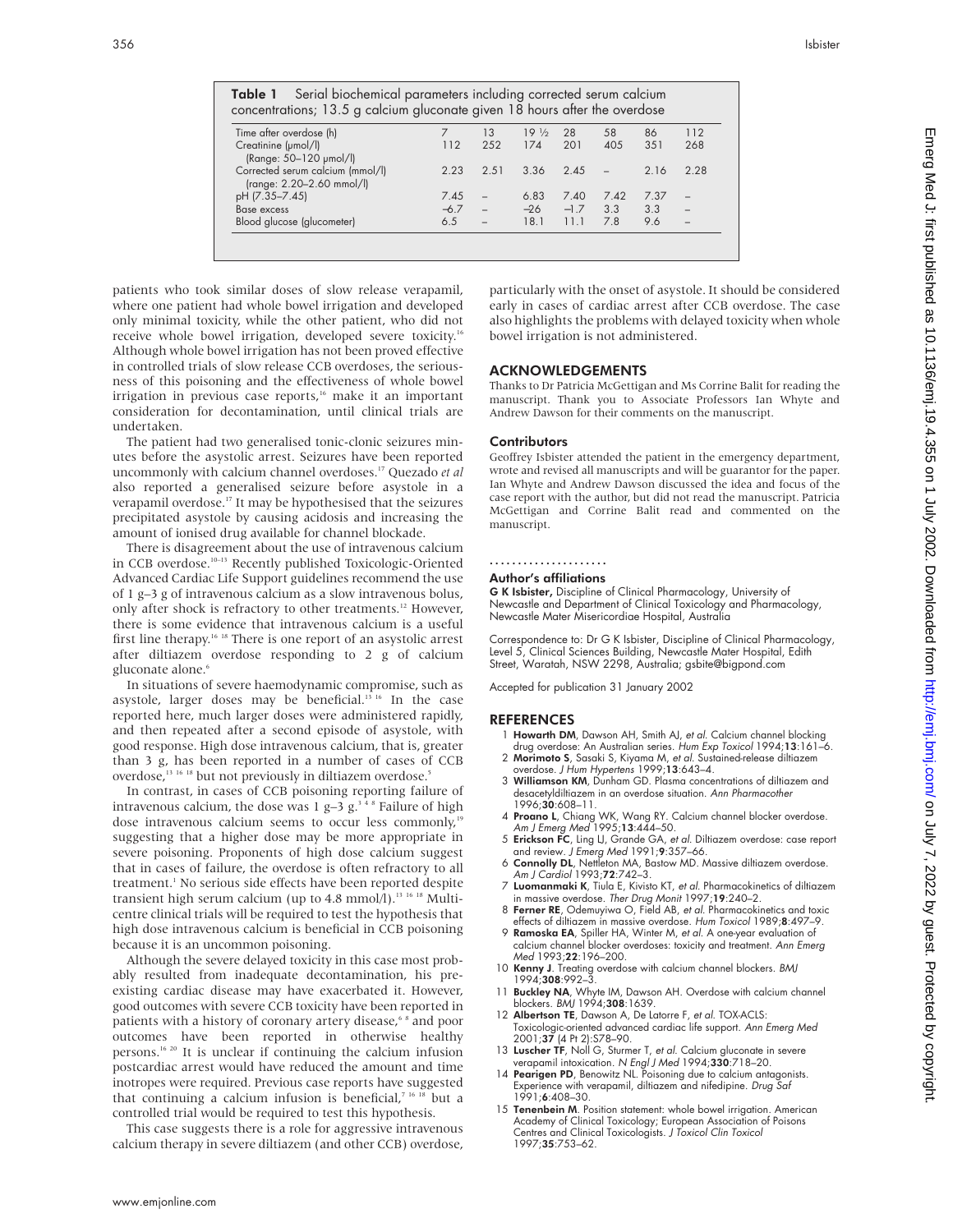- 16 Buckley N, Dawson AH, Howarth D, et al. Slow-release verapamil poisoning. Use of polyethylene glycol whole-bowel lavage and high-dose calcium. Med J Aust 1993;158:202–4.
- 17 Quezado Z, Lippmann M, Wertheimer J. Severe cardiac, respiratory, and metabolic complications of massive verapamil overdose. Crit Care Med 1991;19:436–8.
- 18 Haddad LM. Resuscitation after nifedipine overdose exclusively with intravenous calcium chloride. Am J Emerg Med 1996;14:602–3.
- 19 Crump BJ, Holt DW, Vale JA. Lack of response to intravenous calcium in
- severe verapamil poisoning. Lancet 1982;ii:939–40. 20 Roper TA, Sykes R, Gray C. Fatal diltiazem overdose: report of four cases and review of the literature. Postgrad Med J 1993;69:474–6.

# An unusual case of paralytic ileus after jellyfish envenomation

.............................................................................................................................

# R Ponampalam

Emerg Med J 2002;19:357–358

A 31 year old tourist presented with paralytic ileus after jellyfish sting. This unusual presentation after jellyfish envenomation is reported and the literature reviewed for jellyfish envenomation syndromes.

J ellyfish venom contains a mixture of toxic and antigenic polypeptides, which are species specific. The manifestations of jellyfish envenomation in humans have been noted to include allergic reactions, cardiac syndromes presenting with cardiac arrest and heart failure, and neurological syndromes. Although a wide variety of neurological manifestations have been reported, no reports of paralytic ileus from jelly fish envenomations have been reported.

A case report of a 31 year old man stung by a jellyfish and who subsequently presented with paralytic ileus is discussed.

#### CASE REPORT

A 31 year old man was on a beach in Medan, Sumatra, when he came across a large jelly-like mass floating in the water. He picked it up and handled it for a minute or two before feeling a sharp pain on his left forearm. He immediately dropped the unknown creature and noticed a linear urticarial lesion on the left forearm (fig 1). This corresponded with a jellyfish sting reaction. Within half an hour he developed generalised malaise, weakness, lethargy, and joint pains followed by a sensation of abdominal bloatedness. He was treated at a local hospital but decided to seek further treatment in Singapore. The patient presented at the Department of Emergency Medicine at Singapore General Hospital 24 hours after envenomation. He complained of persistence of his original symptoms and was beginning to develop abdominal distension, vomiting, and had no urge to move his bowels since the incident. Examination revealed a lethargic looking patient with linear urticarial lesions on his left forearm. Vital signs were stable and neurological examination was essentially normal. Pupils were 4 mm, equal and reactive bilaterally. Abdominal distension was noted with absent bowel sounds. No abdominal tenderness was elicited and per rectal examination revealed soft brown stools. A clinical diagnosis of paralytic ileus (adynamic intestinal obstruction) was made. Abdominal radiographs showed distended small and large bowel loops with multiple fluids levels confirming the clinical suspicion. Full blood count, serum electrolytes, amylase, cardiac enzymes, liver function tests, and coagulation profile were all normal except for mildly increased total white with polysmorphonuclear leucocytosis of 81.6%. Electrocardiogram showed normal sinus rhythm with rate of 75 beats/minute. A surgical consul-



**Figure 1** Linear urticarial lesion on the forearm typical of jellyfish sting.

tation was made and patient was treated conservatively with intravenous infusion and suction. The patient was admitted and treatment continued for four days before symptoms resolved and patient was able to move his bowels again. He was discharged on the fourth day and returned for review a week later when he was noted to be well and discharged without any further follow up.

#### DISCUSSION

Jellyfish belong to the phylum called cnidarians or coelenterates. The unique feature of these organisms is the presence of millions of nematocysts (or stinging cells) on their tentacles, which surround the venom glands. These act as the plunger of the hypodermic syringe discharging the contents of the venom gland when activated either by contact or pressure. The organism has no control over the discharge of the nematocyst and hence, envenomation can occur when people brush against the tentacles even of dead jellyfish.

There are several species of jellyfish that have been known to produce envenomations in humans. These include the *Chironex fleckeri* (box jellyfish or sea wasp), *Carukia barnesi*, and *Physalia physalis* (Portuguese man of war). The Chironex is a large jellyfish, which has 50 to 60 tentacles each five to six feet long. Fatalities have been reported with envenomation with this species. This species tends to be found around the coastal waters of Australia and because of its lethal stings the emergency ambulance services carry the antivenom and have protocols for administering it in the prehospital setting. The Portuguese man of war jellyfish is found in tropical waters and floats on the water surface. It tends to cause severe local urticarial lesions and joint pain on being stung. *Carukia barnesi* is found off the coastal waters of Northern Australia. Its bell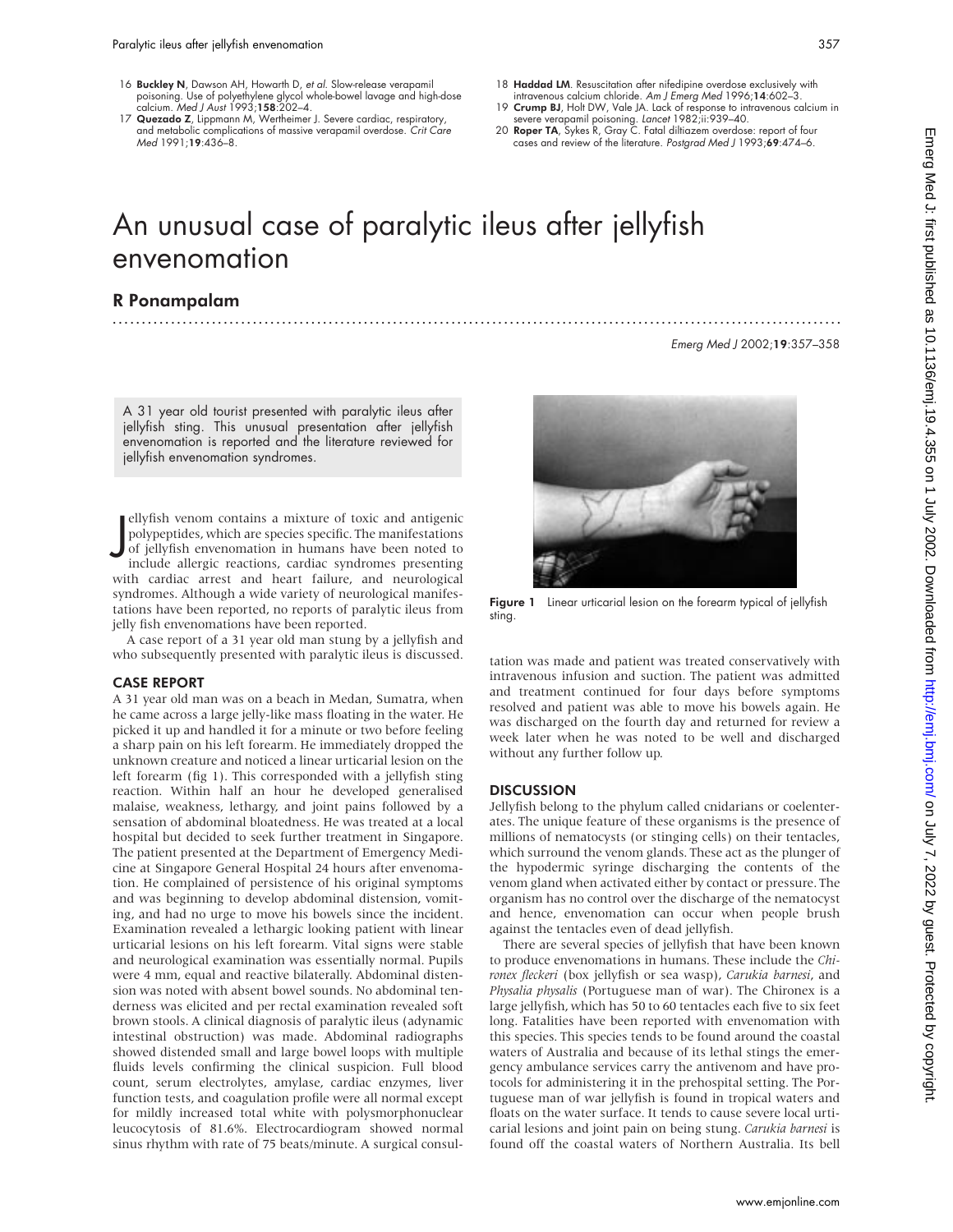reaches 2 cm diameter when fully grown. It has been noted to cause the Irukanji Syndrome manifesting with sudden cardiac arrest or heart failure.

Human reactions to jellyfish envenomation can be fatal, local, or systemic.<sup>1</sup>

Local reactions are usually linear and papular or urticarial skin lesions. These are attributable to kinin-like mediators in the venom. These may progress to erythematous, vesicular, haemorrhagic, necrotising, or ulcerative lesions. Localised hyperhidrosis, lymphadenopathy, fat atrophy, vasospasm with limb necrosis and gangrene have been reported. Persistent rubbing can produce lichenification.

A variety of systemic reactions have been reported involving the cardiac, respiratory, and neurological systems. Neurological manifestations include dysautonomia, peripheral sensory neuropathies, mononeuritis multiplex, central or peripheral motor paralysis, ophthalmological symptoms, neuropsychological derangements, and cardiomyopathies.<sup>2</sup>

Parasympathetic dysautonomia resulting from jellyfish sting to the thighs of a Chinese fisherman was reported in 1984.3 This patient presented with abdominal distension, retention of urine, constipation, absence of lacrimation, and failure of erection. This was possibly the result of a selective anti-muscarinic effect of the jellyfish venom. In our case, the patient presented with isolated paralytic ileus with no other manifestations of parasympathetic dysfunction. Occasional reports of cases of jellyfish sting presenting with isolated neurological deficits are noted in the past. One such case had prolonged blurring of vision after jellyfish sting, which persisted for a week.<sup>4</sup> The exact mechanism of these isolated effects is yet to be discovered.

There are a wide variety of manifestations after jellyfish envenomation. The pathological effects are attributable to a combination of toxic and allergic mechanisms. The actual pathogenesis of human injury from jellyfish venom is yet to be elucidated. Allergic effects are managed in a similar way as any other anaphylaxis. Toxic effects are managed with a combination of specific antidotes and supportive care.

The aetiology of paralytic ileus secondary to toxins include effects of drugs such as opioids, anticholinergics and tricyclics; as well as intestinal ischaemia after cocaine or oral contraceptive use; and electrolyte disturbances such as hypokalaemia and hypomagnesaemia produced by toxins. It is now apparent that jellyfish envenomation should be added to the differential diagnosis of patients presenting with paralytic ileus after an unidentified marine bite or sting.

#### **Contributors**

Dr Ponampalam was responsible for the management of the patient at the emergency department, reviewing inpatient and follow up patient records, literature review, and writing of the paper.

#### .....................

#### Author's affiliations

R Ponampalam, Department of Emergency Medicine, Singapore General Hospital Correspondence to: Mr R Ponampalam, Department of Emergency Medicine, Singapore General Hospital, Outram Road, Singapore 169608; gaerpo@sgh.gov.sg

Accepted for publication 20 August 2001

#### **REFERENCES**

- 1 Joseph WB, Gary JC. Jellyfish envenomation syndromes updated. Ann Emerg Med 1987;16:1000–5.
- 2 Joseph WB, Daniel W, John AW, et al. Autonomic neurotoxicity of jellyfish and marine animal venoms. Clin Auton Res 1998;8:125–30.
- 3 P**ratap CR**, Selliah K. Reversible parasympathetic dysautomia following<br>stinging attributed to the box jellyfish. *Aust N Z J Med* 1984;**14**:673–5.<br>4 **Henry WB**, Joseph WB. Prolonged blurred vision following coelenterate
- envenomation. Toxicon 1990;28:731–3.

# Cardioversion by venepuncture in sustained stable supraventricular tachycardia

.............................................................................................................................

# W D Carroll, T A Willis

Emerg Med J 2002;19:358–359

Two cases are described of cardioversion from stable supraventricular tachycardia after venepuncture. In both cases usual vagal manoeuvres at home and in the casualty department were unsuccessful. However, attempts to site intravenous cannulas by the attending medical staff terminated his supraventricular tachycardia. Venepuncture is probably the commonest vagal manoeuvre performed in hospital but has not previously been reported as a method of cardioversion.

## CASE 1

A 14 year old boy presented after two hours of sustained tachycardia. He was sweaty and tachypnoeic but had a normal blood pressure and normal capillary return. Clinical examination and electrocardiogram revealed a heart rate of 240 beats per minute and a narrow complex tachycardia. The young man was known to have Wolf-Parkinson-White syndrome and was awaiting radiofrequency ablation at a specialist centre.

Previous episodes of tachycardia had been terminated with standard vagal manoeuvres—that is, unilateral carotid pressure or Valsalva. However, on this occasion these had not been successful, so he had attended the accident and emergency department with his mother.

The casualty officer and then the paediatric registrar continued attempts at vagal stimulation, first with one sided carotid body massage, then ice, and finally Valsalva. All were unsuccessful and so the first three standard doses of adenosine were prepared while the child had an 18G cannula inserted into his antecubital fossa. The first attempt at cannulation was unsuccessful resulting in three things: a cry of "ouch" from the patient (who had insisted on watching nervously), a small haematoma, and restoration of normal sinus rhythm with a rate of 75 beats per minute. The rhythm strip taken after cardioversion clearly demonstrated the delta wave phenomenon of Wolff-Parkinson-White syndrome (fig 1).

## CASE 2

An 11 year old boy presented with sudden onset of a rapid heart rate after a physical education class at school. He had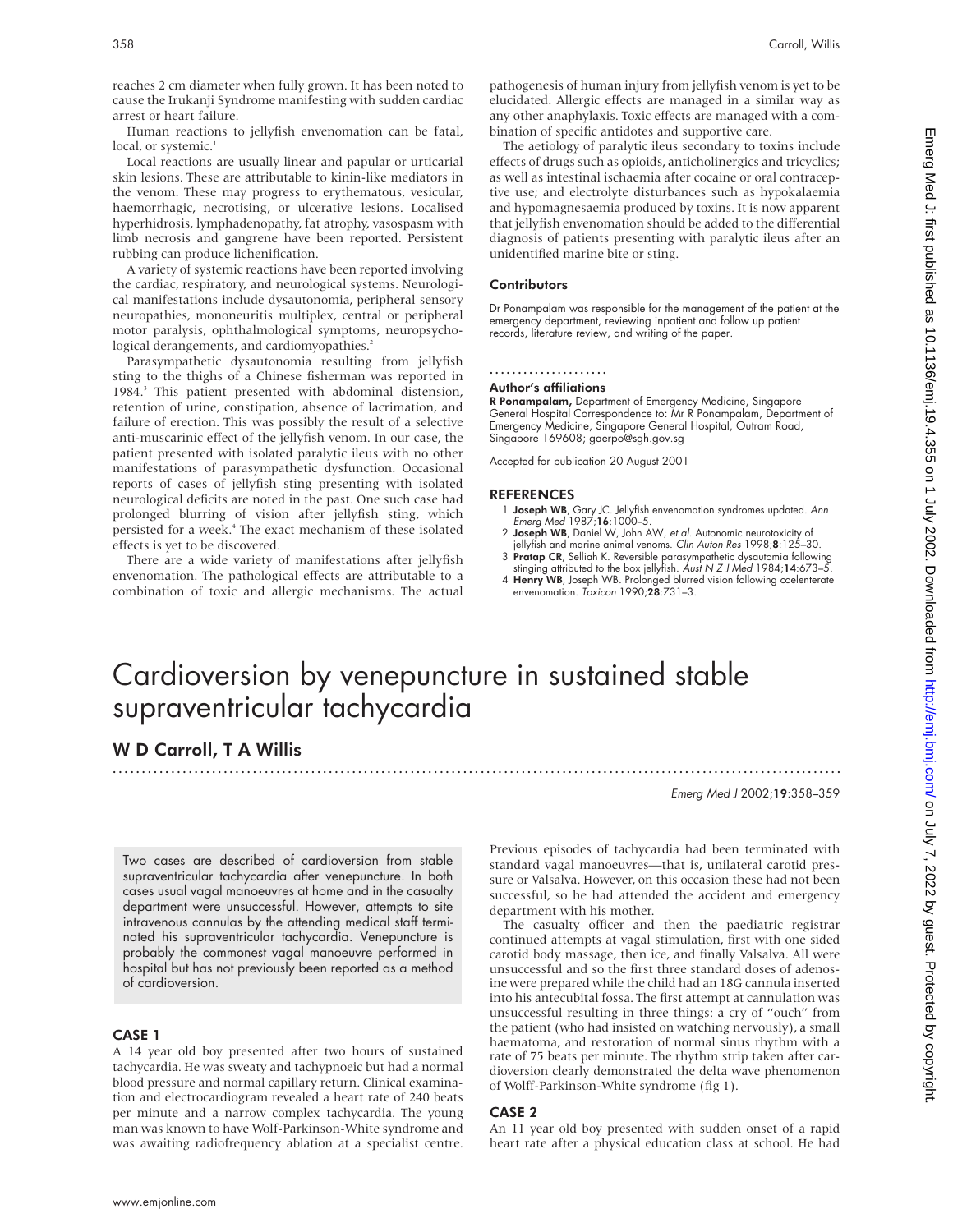

Figure 1 The 12 lead ECG before cardioversion (A) and rhythm strip taken after attempted cannulation in case 1 (B).

some mild central chest pain, but had no shortness of breath and no signs of cardiovascular compromise. Examination and electrocardiography confirmed a heart rate of 240 beats per minute with a narrow complex tachycardia. Valsalva manoeuvres and unilateral carotid sinus massage resulted in a transient but unsustained reduction in heart rate. Once again adenosine was drawn up and an intravenous cannula was sited. Cannulation resulted in successful sustained cardioversion and adenosine was not given.

#### COMMENT

Manoeuvres that increase vagal tone have been used to terminate paroxysmal supraventricular tachycardia since at least 1913 and have gained wide acceptance.<sup>1</sup> Termination of tachycardia by an increase in vagal tone is not only immediate but also may be a specific test for paroxysmal supraventricular tachycardia.2 The APLS guidelines suggest unilateral carotid body massage, ice, or Valsalva.<sup>3</sup> All of these were tried in our patient without success. More obscure methods of vagal stimulation as a treatment for paroxysmal supraventricular tachycardia have been reported in the medical literature in the past few years. These include sudden jolts along a bumpy road surface, $4$  the passing of a nasogastric tube, $5$  and the application of military antishock trousers.<sup>6</sup> Vasovagal reactions are commonly seen after venepuncture in young patients.<sup>7</sup> However, we could find no reports of successful cardioversion by venepuncture in the literature. Given our understanding of the physiology of vagal cardioversion and the high

incidence of vasovagal reactions after venous cannulation in young adults we would like to recommend that medical staff wait until after cannulation before drawing up adenosine that may otherwise be wasted.

## .....................

## Authors' affiliations

W D Carroll, T A Willis, Department of Paediatrics, City General Hospital, Stoke on Trent, ST10 1UQ, UK

Correspondence to: Dr W D Carroll; LisaorWill@aol.com

Accepted for publication 20 August 2001

- 1 Waxman MB, Wald RW, Cameron DA. Vagal techniques for the termination of paroxysmal supraventricular tachycardia. Am J Cardiol 1990;46:655–64.
- 2 Lown B, Levine SA. The carotid sinus: clinical value of its stimulation. Circulation 1961;23:766–89.
- 3 Advanced Life Support Group. Advanced paediatric life support-the
- practical approach. London: BMJ Publishing Group, 1997. 4 Wong MP, Armstrong PW. Supraventricular tachycardia terminated by external mechanical stimulation a case of "pothole conversion". Pacing Electrophysiol 1999;22:376–8.
- 5 Gupta A, Lennmarken C, Lemming D, et al. Termination of paroxysmal supraventricular tachycardia with a nasogastric tube–a case report. Acta Anaesthesiol Scand 1991;35:786-7
- 6 Tandberg D, Hauswald M, Rusnak R. MAST conversion of paroxysmal supraventricular tachycardia in Wolff-Parkinson-White syndrome. Ann Emerg Med 1987;16:712–14.
- 7 Pavlin DJ, Links S, Rapp SE, et al. Vaso-vagal reactions in an ambulatory surgery center. Anesth Analg 1993;76:931–5.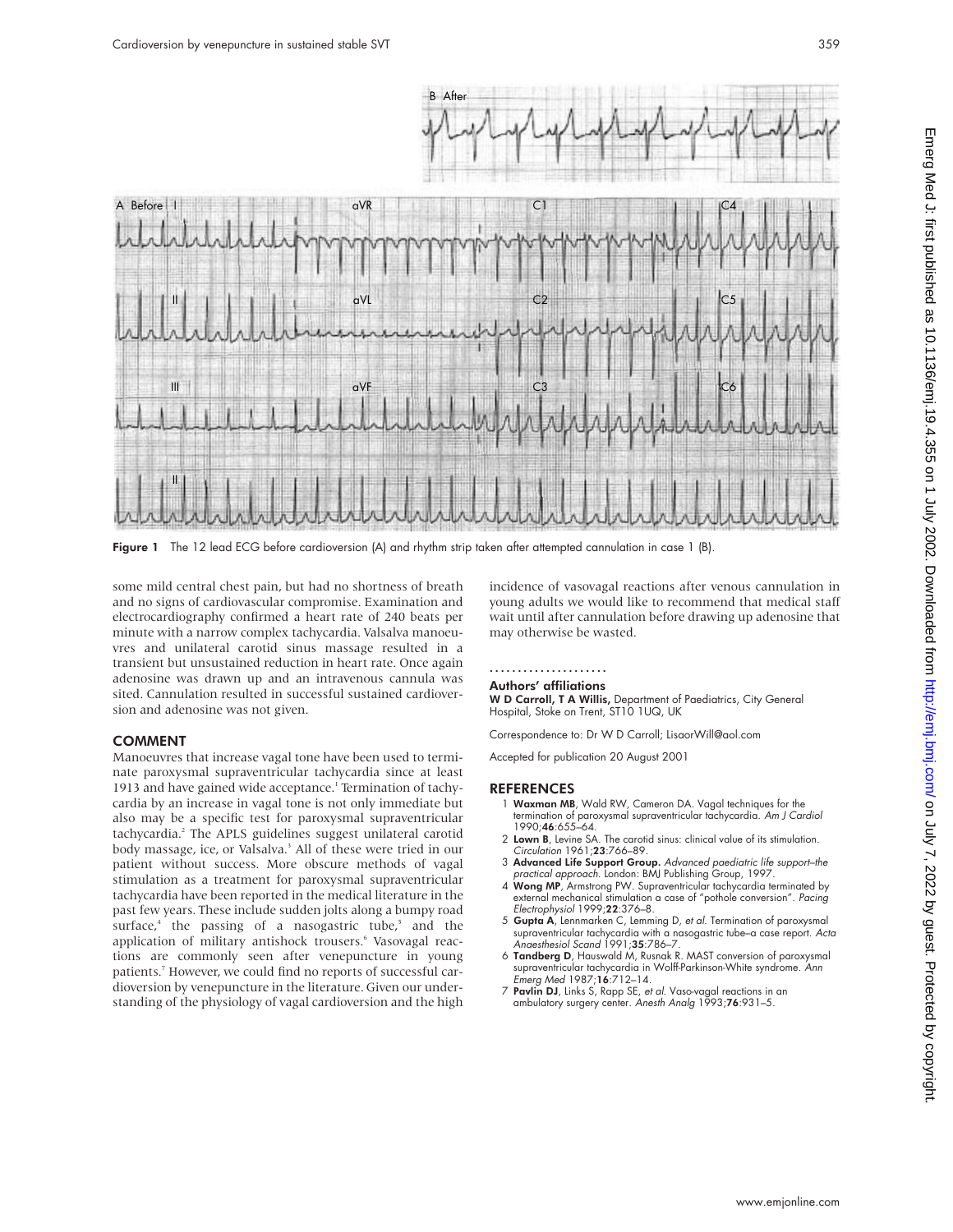Emerg Med J 2002;19:360

# Beware the tooth fairy

# W D Carroll, T M Lo

A ther a period of stability, trauma patients can unexpectedly deteriorate. If this happens it is important to follow a systematic approach, if necessary repeating the primary survey. The following is an unusual case of ai fter a period of stability, trauma patients can unexpectedly deteriorate. If this happens it is important to follow a systematic approach, if necessary repeating the obstruction not previously reported in the literature.

#### CASE REPORT

An 11 year old boy was admitted to the emergency department after a fall of approximately 30 feet from the roof of a factory. His initial Glasgow Coma Scale was 7 at the scene and had fallen to 6 by the time of his arrival at hospital. He was intubated with a size 6.5 cuffed endotracheal tube (18 cm at the lips). Chest, pelvis, and C-spine radiographs were taken as part of the primary survey. These showed correct position of nasogastric and endotracheal tubes, no bony injuries, and no foreign bodies. The secondary survey revealed a Smith's fracture of the left forearm and minor cuts and bruises across his face. Urgent computed tomography of the head was performed. This showed cerebral oedema, a right petrous bone fracture, and a small right frontal subdural effusion.

He was initially stable and arterial carbon dioxide was easily kept between 4.0 and 4.5 kPa. However, he suddenly became difficult to ventilate and his oxygen requirements increased. His endotracheal tube remained well secured and still at 18 cm from the lips. Auscultation showed symmetrical poor air entry with hand ventilation. Initially this deterioration was thought to be related to secretions but we were unable to pass the suction catheter down the endotracheal tube. An anterior-posterior chest radiograph was performed showing a tooth shaped radio-opaque foreign body at the tip of the endotracheal tube (fig 1).

A lateral neck radiograph was urgently requested (fig 2). This confirmed that the tooth was actually posterior to the trachea within the upper oesophagus. Its presence within the oesophagus caused posterior wall compression of the trachea resulting in partial obstruction of the endotracheal tube. The tooth (a deciduous first molar that had been wobbly before the fall) was removed successfully by the ENT surgeons under direct vision using a laryngoscope and McGill forceps. This instantly relieved the obstruction. The patient went on to make a complete recovery and was discharged from hospital two weeks later. Oesophageal foreign body is an important cause of tracheal <sup>1</sup> and endotracheal tube obstruction.<sup>2</sup> If suspected this can easily be confirmed with a lateral radiograph.

#### **Contributors**

Dr Carroll acts as guarantor for this article. Dr Lo drafted the original clinical details of the patient. Dr Carroll performed the literature review and prepared the final version for publication.



.............................................................................................................................

Figure 1 Plain chest radiograph showing the tooth at the tip of the endotracheal tube.



Figure 2 Lateral neck radiograph shows that the tooth is posterior to the trachea, within the oesophagus.

#### ..................... Authors' affiliations

W D Carroll, T M Lo, Department of Child Health, City General Hospital, Stoke on Trent, UK

Correspondence to: Dr W D Carroll

Accepted for publication 14 September 2001

- Handler SD, Beaugard ME, Canalis RF, et al. Unsuspected esophageal foreign bodies in adults with upper airway obstruction. *Chest*<br>1981;**80**:234–7.
- 2 Shah MK, Lim YC. A case of tracheal obstruction during oesophageal removal of a foreign body. Sing Med J 1997;38:120-2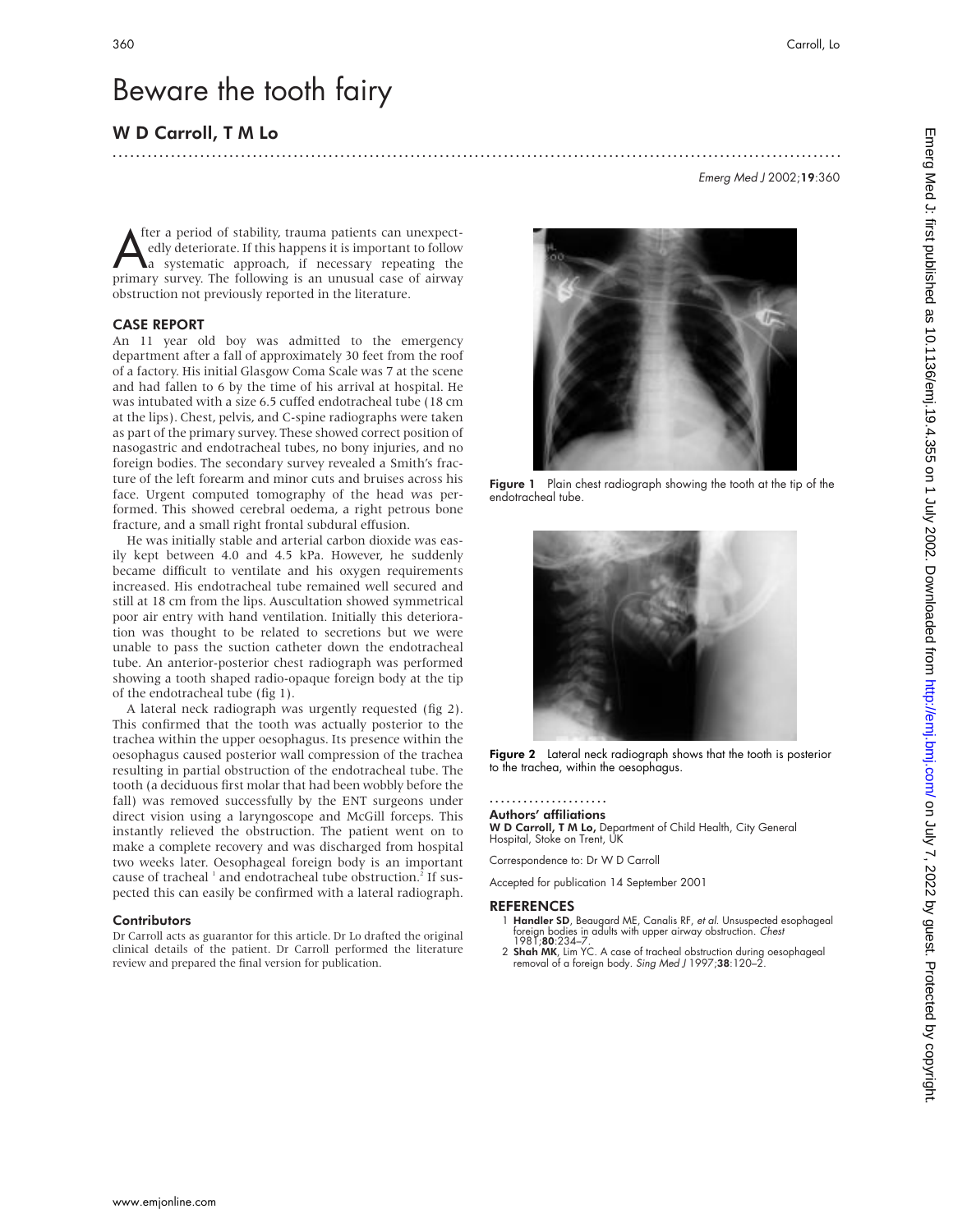# Pharyngeal foreign body in a child persisting for three years

S Kurul, T Kandogan .............................................................................................................................

Emerg Med J 2002;19:361–362

Foreign body ingestions are common in children. They can pose a diagnostic problem if the foreign body is embedded in the soft tissues of pharynx. A 4 year old girl presented with halitosis for two years. A pharyngeal foreign body, a metallic ring, was seen on lateral radiographs of the neck. The foreign body was removed under general anaesthesia. A completely embedded pharyngeal foreign body should be considered in cases presenting with halitosis.

The ingestion of foreign bodies is not uncommon in infants<br>and children. In some instances, this can go undetected, if<br>the foreign body is embedded in the base of the tongue or<br>pharynx.<sup>1</sup> We present a rare case with a lon he ingestion of foreign bodies is not uncommon in infants and children. In some instances, this can go undetected, if the foreign body is embedded in the base of the tongue or body, a metal ring, in the pharynx.

## CASE REPORT

A 4 year old girl presented to our department with a history of halitosis. This complaint had been first noticed two years ago and had a gradual onset. It was noted that she was diagnosed with upper respiratory tract or dental infections for many times and treated with antibiotics without any benefits. The repeated throat cultures were all negative.

Examination of the oropharynx showed no abnormality except for a slightly inflamed posterior pharyngeal wall. The tonsils were normal. There were multiple bilateral microlymphadenopathies in the neck. In the endoscopic examination of the pharynx, it was noted that above the sulcus terminalis, just in the midline, there was a slight reddish, granulated tumefaction with a foul smelling discharge on it. Other clinical examinations were unremarkable. A lateral radiograph of the neck was performed to evaluate the retropharyngeal space. It showed a metallic ring stuck to the posterior pharyngeal wall at the junction of oropharynx and hypopharynx between the C1-C2 cervical vertebrae (fig 1). The parents were asked again for the source of the ring. Then, the parents informed that, at the age of 9 months, the child had swallowed her mother's golden ring while playing with it. At that time, only serial abdominal radiographs were performed and they did not show the foreign body. It was thought that, either the mother failed to detect the excretion of the ring, or that the ring had not been swallowed at all.

The foreign body was removed under general anaesthesia. The outcome of the patient was excellent. No complications were observed.

## **DISCUSSION**

Foreign body ingestion is a common complaint in paediatric practice. The ingested foreign bodies are usually toy parts, coins, needles, pins, or plugs. They usually pass harmlessly through the gastrointestinal tract but a few become impacted at various levels of pharyngeal soft tissues.<sup>2</sup> The diagnosis of a pharyngeal foreign body may pose a problem, particularly when the history is not forthcoming, as in the patient described here. The symptoms of pharyngeal foreign bodies are usually dysphagia, pain, stertor, excessive salivation, upper respiratory tract infection, or refusal to eat and drink.<sup>34</sup> None



Figure 1 Lateral neck radiograph shows metallic ring density in the oropharyngeal airway.

of these symptoms were present in our patient and that was uncommon. She only complained of halitosis. The causes of halitosis are stomatitis, pharyngitis, tonsillitis, dental caries, bad oral hygiene, sinusitis, foreign bodies in upper airway, continuous oral breathing, oeosephageal diverticules, gastric bezoar, and rarely bronchiectasy and lung abscess. For the patient presented here, the lateral radiograph of the neck showed the longstanding pharyngeal foreign body as the cause of halitosis.

Undiagnosed pharyngeal foreign bodies can result in retropharyngeal cellulitis or abscess. The history provides a clue to the diagnosis. But if the history is not reliable enough, as in our patient, plain radiographic evaluation of the upper airway may provide information to the diagnostician. If the impacted foreign body is radioluscent, in the presence of positive history, symptoms or clinical suspicion, endoscopic examination is suggested.<sup>5</sup> The diagnosis of radio-opaque foreign body ingestion does not pose a major problem. However, it is crucial to take a radiograph from the pharynx, where the foreign body is most likely to become impacted, to the level of pylorus.<sup>6</sup> In our case, only serial abdominal radiographs had been performed during the ingestion period in infancy. For that reason, there was a delay in the diagnosis of the foreign body for this patient.

Endoscopic techniques for evaluation and management of airway problems in paediatric patients have improved greatly in the past decade. Careful selection of the most appropriate instrument and technique by well trained medical or surgical endoscopists will result in safe and effective diagnosis and treatment.<sup>2</sup> For the patient presented here, the longstanding foreign body could only be removed surgically, because it was completely embedded in pharyngeal soft tissues.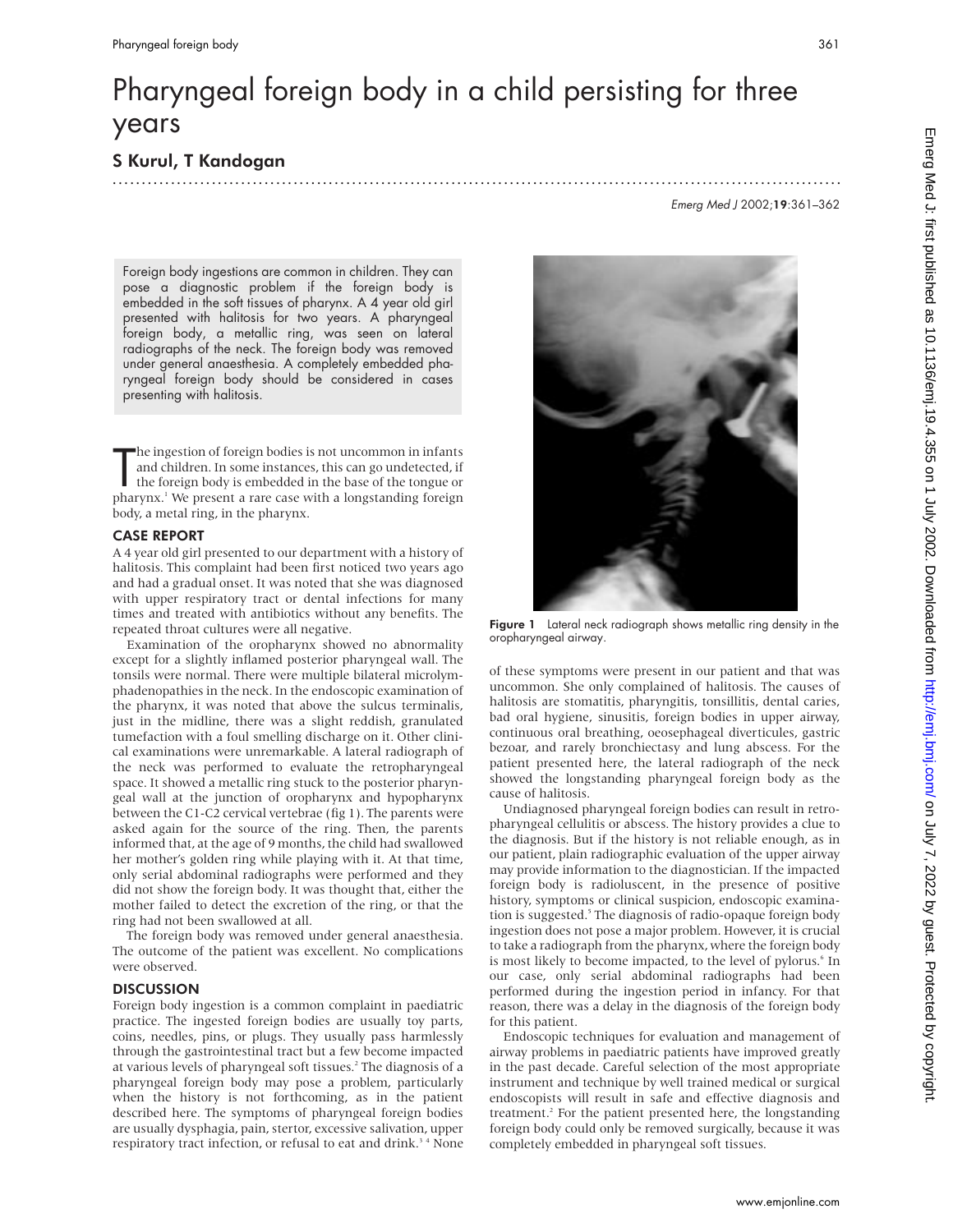In conclusion, it is important to be aware of the possibility of a pharyngeal foreign body in young children, particularly when the history is unreliable or if the clinical symptoms are atypical.

.....................

## Authors' affiliations

S Kurul, Dokuz Eylül University Department of Paediatrics, Izmir, Turkey T Kandogan, Ege University Department of Otorhinolaryngology, Izmir, Turkey

Correspondence to: Dr S Kurul, Dokuz Eylül Üniversitesi Tıp Fakültesi, Çocuk Sağlığı ve Hastalıkları Anabilim Dalı, 35340, İnciraltı, İzmir, Turkey; skurul@hotmail.com

Accepted for publication 29 October 2001

#### REFERENCES

- 1 Sheikh S, Natarajan B, Johnston A. Foreign body in the hypopharynx an unusual presentation. J Accid Emerg Med 1996;13:292–3.
- 2 Hachimi-Idrissi S, Corne L, Vandenplas Y. Management of ingested foreign bodies in childhood: our experience and review of the literature. Eur J Emerg Med 1998;5:319–23.
- 3 Singh B, Kantu M, Har-El G, et al. Complications associated with 327 foreign bodies of the pharynx, larynx, and esophagus. Ann Otol Rhinol Laryngol 1997;106:301–4.
- 4 Sekhar P, El-Jassar P, Ell SR. Recurrent unilateral tonsillitis secondary to a penetrating foreign body in the tonsil. J Laryngol Otol 1998;112:584.
- 5 Walner DL, Donnelly LF, Ouanounou S, et al. Utility of radiographs in the evaluation of pediatric upper airway obstruction. Ann Otol Rhinol Laryngol 1999;108:378–83.
- 6 Wunsch R, Zieger B, Darge K, et al. Foreign body ingestion. Radiologe 1999;39:472–7.

# Respiratory papillomatosis: a rare cause of collapse in a young adult presenting to the emergency department

.............................................................................................................................

# C D C Carroll, N C Saunders

Emerg Med J 2002;19:362–365

Treating patients with rapidly deteriorating respiratory compromise in the emergency room is difficult and stressful. The patient in front of you is rapidly progressing towards total cardiorespiratory collapse and you may have no idea why. A case is reported of an adult presenting with impending cardiorespiratory collapse attributed to asthma who actually had upper airway obstruction caused by laryngeal papillomata. This case report reinforces the importance of airway assessment, gives an overview of respiratory papillomatosis, and reiterates both the nonsurgical and surgical approach to the difficult airway.

 $\sum_{\text{department}}$  and woman was brought to the emergency department by paramedic ambulance, having collapsed at a bus stop. The only history available was that of a sudden onset of respiratory difficulty with an associated department by paramedic ambulance, having collapsed at a bus stop. The only history available was that of a sudden onset of respiratory difficulty with an associated "wheeze". Initial treatment was oxygen and nebulised salbutamol. On arrival at the emergency department her condition had deteriorated. She was unresponsive, hypoventilating and cyanosed, pulse oximetry reading 60%, and a heart rate of 100 beats per minute.

Having excluded contamination of the oropharynx, bag and mask ventilation was attempted, however inflation of the lungs proved unsuccessful. Venous access was established.

An initial working diagnosis of bronchospasm was made. Anaphylaxis was considered, however hypotension, urticaria, and angio-oedema were not present.

Because of the inability to ventilate the patient's lungs, the decision was made to intubate the patient. Etomidate 10 mg followed by 100 mg suxamethonium was given intravenously.

The larynx was easily identified, with a view of the vocal cords and arytenoids (Cormack and Lehane Grade 1). However, located above the right vocal cord was a polypoid mass extending over the laryngeal inlet. This inhibited the passage of a size 8 cuffed orotracheal tube into the trachea.



Figure 1 Photograph of the intubated larynx with the mass of papillomata surrounding the endotracheal tube.

One final attempt at oral endotracheal intubation was attempted while surgical airway equipment was being prepared. A gum elastic bougie was passed through the laryngeal inlet, passing the mass easily and a cuffed size 6 endotracheal tube was then passed over the bougie into the trachea. (The smallest endotracheal tube readily available in the department) (fig 1).

Ventilation of the lungs with 100% oxygen was now possible and the patient's oxygen saturation improved quickly despite the presence of pulmonary oedema fluid in the endotracheal tube.

On auscultation of the chest, air entry was present in both lungs with slight wheeze and fine crepitations. Lung compliance was good and tidal volumes of 600 ml were achieved with peak airway pressures of 25 cm water

The diagnosis of airway occlusion secondary to supraglottic tumour was made, with pulmonary oedema resulting from excessive negative intra pulmonary pressure.

The patient was sedated, paralysed, and transferred to intensive care.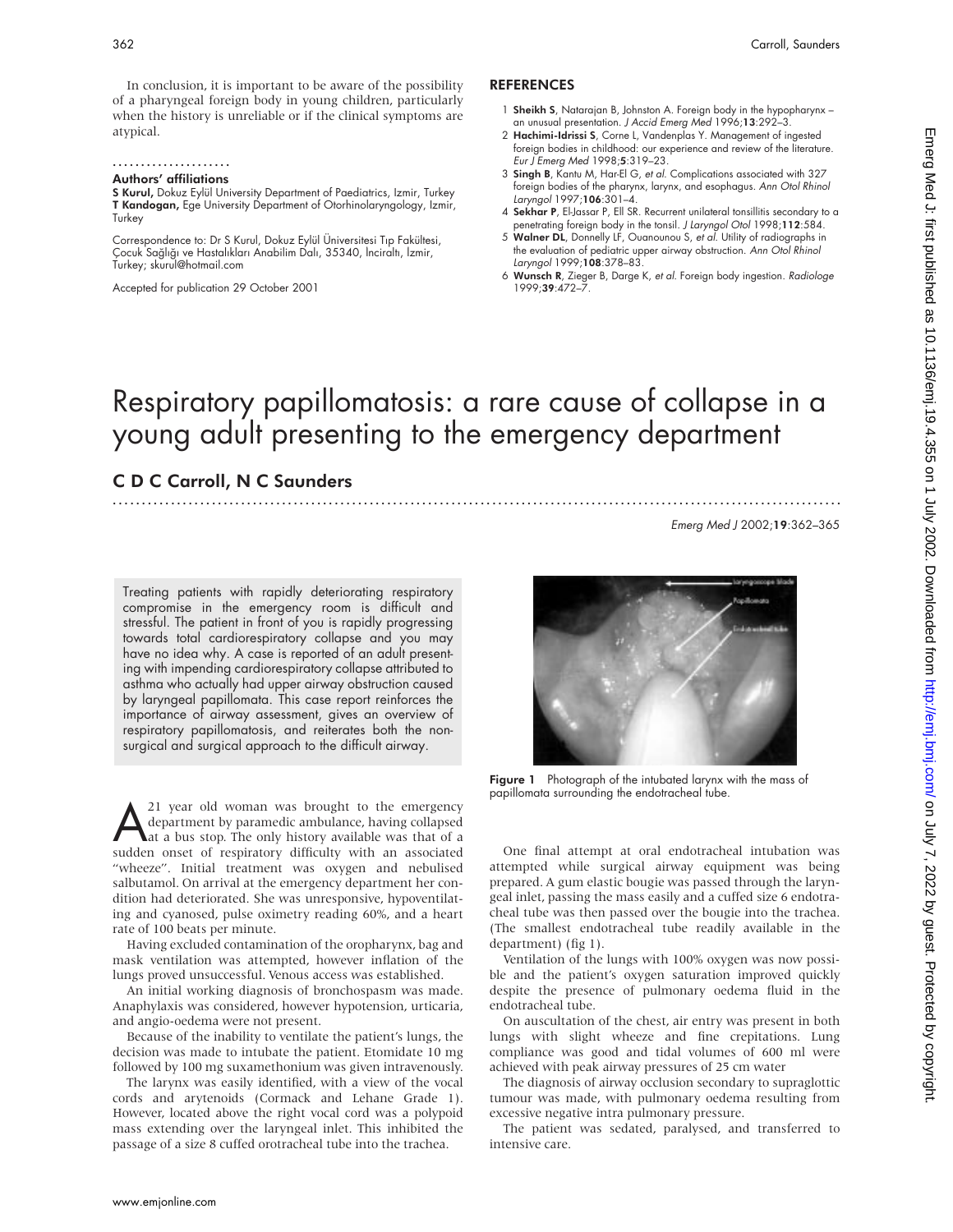| Author                             | Title                                                                                | <b>Details</b>                                                                                                                                                                                                                                                                                                                                                                                                                                                                                                                |
|------------------------------------|--------------------------------------------------------------------------------------|-------------------------------------------------------------------------------------------------------------------------------------------------------------------------------------------------------------------------------------------------------------------------------------------------------------------------------------------------------------------------------------------------------------------------------------------------------------------------------------------------------------------------------|
| Scott PMJ, Glover GW <sup>18</sup> | All that wheezes is not asthma                                                       | 66 year old woman presented for an ENT consultation with a six week history of<br>dysphonia. She had been treated for asthma over the preceding two years. Despite<br>usual therapies her "asthma" had worsened. The cause of the airway compromise was<br>found to be an adenoid carcinoma at the level of the cricoid cartilage. The case report<br>highlights the difficulty of detecting upper airway obstruction of an insidious nature.                                                                                 |
| Fortungto FD 1980 <sup>19</sup>    | Tracheal papillomatosis in an<br>asthmatic presenting as upper<br>airway obstruction | 53 year old woman, with reversible airways obstruction presented with worsening<br>breathlessness unresponsive to her usual bronchodilator and steroid therapy.<br>Spirometry demonstrated flattening of inspiratory and expiratory phases of the<br>flow-volume loop demonstrating intrathoracic obstruction. Laryngoscopy demonstrated<br>multiple polyps originating from the subglottic region.                                                                                                                           |
| Coleman SA, Cooper PD<br>198720    | Upper airway obstruction<br>misdiagnosed as asthma                                   | Three cases described<br>61 year old woman with a benign laryngeal cyst. Treated by her GP for late onset<br>asthma. Presented to the ED with stridor.<br>69 year old woman with bilateral vocal cord palsy resulting from previous thyroid<br>surgery, she had experienced two previous episodes of acute dyspnoea, which settled<br>spontaneously. Stridor was recognised in the ED. After endotracheal intubation a<br>formal tracheostomy was performed. (Both intubation and tracheostomy were<br>technically difficult. |

Collateral history revealed that the patient suffered from respiratory papillomatosis and that she had an appointment for treatment of respiratory papillomata the following day.

The patient was taken to theatre and an extensive mass of supraglottic papillomatous tissue was excised. She was returned to the ICU where she was ventilated until the following morning, and was extubated without incident. She had no neurological deficit, and was discharged home four days later.

#### **DISCUSSION**

There are numerous reports of upper airway obstruction misdiagnosed as asthma (see table 1). It is understandable why such misdiagnoses can be made. In many circumstances the patient may present late (as in this case) therefore the classic features of the "obstructed upper airway" may no longer be apparent.

The airway can be divided in the upper and lower regions. The upper region includes the mouth to carina, and this subdivided into extrathoracic and intrathoracic regions.

An ideal assessment of a partially obstructed airway in the emergency setting includes a detailed history to assess symptoms of dysphonia, hoarseness, dysphagia, and drooling. Information should be sought relating to the speed of onset of problems, the progression of the symptoms and signs, any precipitant factors, for example, inhaled foreign body, upper airway burn, neck trauma or surgery, exposure to specific allergens (drugs, latex, or food). Symptoms related to infection should also be sought (epiglottitis, laryngitis, tracheitis, quinsy, tonsillitis, abscesses). Trauma in the anterior region of the neck may result in external tracheal compression; laryngeal fracture should also be considered especially if the classic triad of hoarseness of voice, palpable laryngeal damage, and subcutaneous emphysema are present.

Signs of upper airway obstruction are initially those of noisy respiration with stridor.

The stridor can originate from any site in the upper airway. In laryngeal stridor the sound differs from the wheeze of asthma in that it is inspiratory and most prominent in the neck. The wheeze of asthma is predominantly expiratory and louder in the chest.<sup>1</sup> Stridor originating from trachea is a lower pitch than laryngeal noise. To illicit the sign the patient should be asked to cough then take a breath in. The noise is best heard at the mouth in the first breaths after this manoeuvre.<sup>1</sup> Some authors suggest that intrathoracic obstruction may result in expiratory stridor.<sup>2</sup>

With worsening obstruction to airflow, work of respiration is increased because of the necessity to produce greater swings in inspiratory/expiratory pressure. This results in the use of accessory muscles of respiration and associated tracheal tug, supraclavicular and intercostal indrawing, and paradoxical see-saw respiration. The respiratory rate will also be increased. Powerful inspiratory effort may result in the development of dermal ecchymoses and even subcutaneous emphysema.

Progression of the obstruction results in inadequate respiration, resulting in hypercarbia and hypoxia. The patient will become agitated, distressed, and if the obstruction is not relieved progressive respiratory failure will result in coma. Bradycardia, bradypnoeia, hypotension, and cyanosis herald imminent cardiorespiratory arrest.<sup>3</sup>

In the less acute setting plain radiographs of neck and chest may show foreign body or soft tissue swelling, however caution must be exercised when requesting such investigations in the unstable patient. Spirometry and flow-volume loops may also give information as to the site of the upper airway obstruction.

When confronted with a patient who is in the pre-arrest phase of upper airway obstruction, and when the clinician has little or no history as a guide, it may be impossible to decide clinically the cause of the respiratory problem. Therefore, when considering tracheal intubation in the obtunded patient, upper airway obstruction should be considered, and therefore the appropriate staff and equipment present.

Recurrent respiratory papillomatosis (RRP) is an uncommon condition with an incidence of 3–4 per 100 000. In the United States an estimated 9000 adults and 6000 children are known to suffer from the disease, and in excess of 16 000 surgical procedures are conducted annually for this condition.<sup>4</sup> However, this is not a condition commonly dealt with in the emergency department. To date, only one documented case of out of hospital respiratory arrest attributable to RRP has resulted in a non-fatal outcome.<sup>5</sup> There are numerous recorded deaths as a direct result of total airway obstruction. $6-8$  There are no published cases of patients surviving acute respiratory occlusion from RRP in young adults (see table 2).

Papillomata are benign lesions associated with infection by human papilloma virus (HPV) types 6 or 11.<sup>9 10</sup> They most commonly affect the larynx but can occur throughout the aerodigestive tract, at squamociliary epithelial junctions, and at sites of mucosal damage<sup>11</sup> including tracheotomy wounds.<sup>12</sup> The clinical course of the condition varies widely between people and can be difficult to predict. Growth of the lesions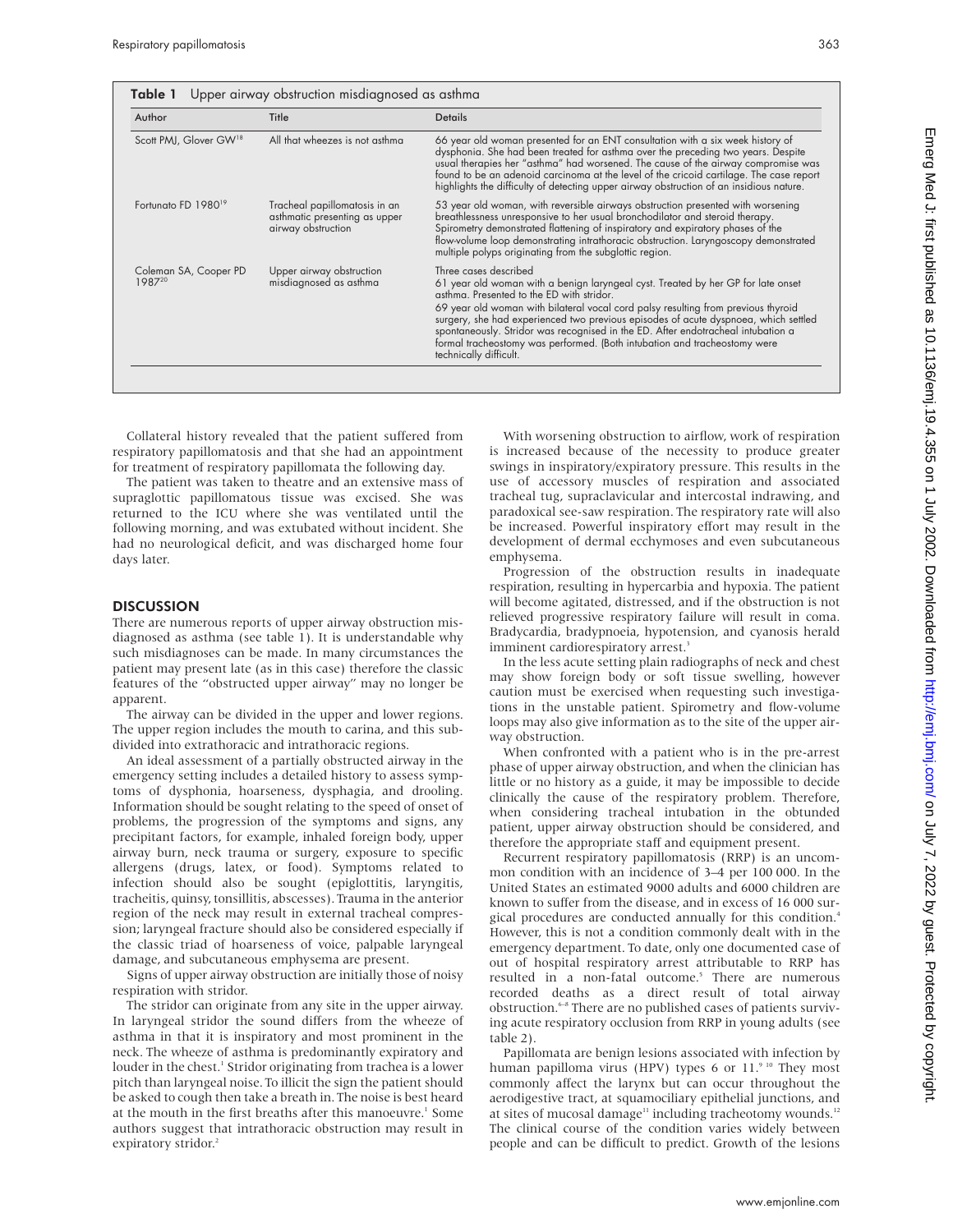| Author                                                                                                          | Title                                                                                                                                   | <b>Details</b>                                                                                                                                                                                                                                                                                                                                                   |  |  |
|-----------------------------------------------------------------------------------------------------------------|-----------------------------------------------------------------------------------------------------------------------------------------|------------------------------------------------------------------------------------------------------------------------------------------------------------------------------------------------------------------------------------------------------------------------------------------------------------------------------------------------------------------|--|--|
| Helmrich G 1992 <sup>21</sup>                                                                                   | Fatal maternal laryngeal<br>Papillomatosis in pregnancy: a<br>case report                                                               | 24 year old pregnant woman with RRP since childhood noted to develop hoarseness<br>and alteration in voice at antenatal visits. Failed to attend ENT clinic appointments<br>made by the obstetricians. Developed acute airway obstruction at home, taken to ED<br>where she had a cardiopulmonary arrest. She was resuscitated but died in ITU 10 days<br>later. |  |  |
| Sperry K 1994 <sup>8</sup>                                                                                      | Lethal asphyxiating juvenile<br>laryngeal papillomatosis. A case<br>report with human papilloma<br>virus in situ hybridisation analysis | 22 month girl who died in her sleep the night before evaluation and resection of RRP<br>diagnosed three months previously.                                                                                                                                                                                                                                       |  |  |
| Balazic J 199722                                                                                                | Sudden death caused by<br>laryngeal papillomatosis                                                                                      | 19 year old woman died at home hours after discharge from hospital. Surgery for<br>known papillomatosis had been postponed that day.                                                                                                                                                                                                                             |  |  |
| Reeber CB 1999 <sup>5</sup><br>Laryngeal papillomatosis<br>presenting as acute airway<br>obstruction in a child |                                                                                                                                         | 8 year old child admitted to hospital after out of hospital respiratory arrest attributed to<br>asthma. The child was intubated by paramedics. A diagnosis of upper airway<br>compromise due to laryngeal papillomata was made in ITU days later during changing<br>of the endotracheal tube.                                                                    |  |  |

can be prolific, and there is a risk of malignant transformation.<sup>12</sup>

RRP may present either in childhood or in adult life. Upper airway papillomata generally present with hoarseness of voice whereas papillomata of the distal bronchopulmonary tree present after distal airway occlusion as atelectasis and after obstructive infection.12 There is a significant risk of subglottic stenosis in patients who have undergone repeated excision of tracheal lesions.<sup>13</sup>

Papillomata have a tendency to progress down the tracheobronchial tree,<sup>14</sup> and this may complicate needle cricothyroidotomy as the presence of tracheal lesions may hinder location and cannulation of the tracheal lumen.

Formal tracheostomy should be avoided if at all possible in these patients, as it may predispose to distal dissemination of papillomata previously confined to the larynx and a consequent worsening of long term prognosis.<sup>9</sup> It is therefore important that this condition is recognised if at all possible at the time of attempted intubation. The papillomata appear as raised wart-like lesions (fig 1), which may coalesce into a large fleshy mass of extremely friable tissue, sometimes significantly distorting or obscuring normal anatomy. There may also be scarring present from multiple excisions or laser ablations of the papillomata. The main differential diagnosis is squamous carcinoma, but papillomatosis should be especially suspected in those aged less than 40 years, in whom malignancy of this sort is less common. In this case, the ideal management would have been attempted intubation with a small diameter uncuffed endotracheal tube. If this had been unsuccessful a temporary airway may have been achieved with an airway exchange catheter, (Cook (UK Ltd), Monroe House, Letchworth SG6 1LN); such devices have been described for maintaining the airway in patients with RRP in the elective and emergency setting.<sup>1</sup>

If endotracheal intubation had not been possible then an emergency surgical airway would have been the next course of action. Needle cricothyroidotomy (as described in the ATLS manual) would provide a means of oxygenation before performing a tracheostomy.

#### **CONCLUSION**

The management of the airway in an emergency situation is often more difficult than in the elective setting.16 17 Patients may be unfasted, hypoxic, hypercarbic, shocked, and combative. The cause of the respiratory problem, as in this case, may be unexpected or require specialist airway skills and equipment.

This case shows the potential difficulties when treating airway problems in the emergency setting and emphasises the need for experienced practitioners when dealing with these problems.

#### ..................... Authors' affiliations

C D C Carroll , Department of Anaesthesia, Manchester Royal Infirmary,

Oxford Road, Manchester M13 9WL, UK N C Saunders , Department of Otolaryngology Head and Neck Surgery, St Mary's Hospital, London, UK

Correspondence to: DrCDC Carroll; craigdc@carroll17.freeserve.co.uk

Accepted for publication 29 October 2001

- 1 Crompton GK. The Respiratory System. In: Munro J, Edwards C, eds. Macleod's clinical methods. Edinburgh: Churchill Livingstone, 1990:129–30.
- 2 Yentis SM, Hirsch NP, Smith GM. Anaesthesia A to Z. London: Butterworth Heinemann, 1993:421.
- 3 Joynt GM. Acute upper airway obstruction. In: Oh TE, ed. Intensive care manual. Oxford: Butterworth Heinemann, 1997:238–45.
- 4 Derkay CS. Task force on recurrent respiratory papillomas. A preliminary report. Arch Otolaryngol Head Neck Surg 1995;121:1386–91.
- 5 Reeber CB, Truemper EJ, Bent JP. Laryngeal papillomatosis presenting as acute airway obstruction in a child. Pediatr Emerg Care 1999;15:419–21.
- 6 Blackie RA, Hardcastle PF. Laryngeal polyposis causing airway obstruction. Cent Afr J Med 1986;32:36–9.
- 7 Helmrich G, Stubbs TM, Stoerker J. Fatal maternal laryngeal papillomatosis in pregnancy: a case report. Am J Obstet Gynecol 1992;166:524-5. [Published erratum appears in Am J Obstet Gynecol 1992;166:1313.]
- 8 Sperry K. Lethal asphyxiating juvenile laryngeal papillomatosis. A case report with human papillomavirus in situ hybridization analysis. *Am J*<br>Forensic Med Pathol 1994;**15**:146–50.
- 9 Cole RR, Myer CM, Cotton RT. Tracheotomy in children with recurrent respiratory papillomatosis. Head Neck 1989;11:226–30.
- 10 Gabbott M, Cossart YE, Kan A, et al. Human papillomavirus and host variables as predictors of clinical course in patients with juvenile-onset recurrent respiratory papillomatosis. J Clin Microbiol 1997;35:3098-103.
- 11 Kashima H, Mounts P, Leventhal B, et al. Sites of predilection in recurrent respiratory papillomatosis. Ann Otol Rhinol Laryngol 1993;102 (8 Pt 1):580–3.
- 12 Green GE, Bauman NM, Smith RJ. Pathogenesis and treatment of juvenile onset recurrent respiratory papillomatosis. Otolaryngol Clin North Am 2000;33:187–207.
- 13 Perkins JA, Inglis AF Jr, Richardson MA. Iatrogenic airway stenosis with recurrent respiratory papillomatosis. Arch Otolaryngol Head Neck Surg 1998;124:281–7.
- 14 Alberti PW, Dykun R. Adult laryngeal papillomata. J Otolaryngol 1981;10:463–70.
- 15 Hulme GJ, Blues CM. Acromegaly and papillomatosis: difficult intubation and use of the airway exchange catheter. Anaesthesia 1999;54:787-9.
- 16 Crosby ET, Cooper RM, Douglas MJ, et al. The unanticipated difficult airway with recommendations for management. Can J Anaesth 1998;45:757–76.
- 17 Tayal VS, Riggs RW, Marx JA, et al. Rapid-sequence intubation at an emergency medicine residency: success rate and adverse events during a two-year period. Acad Emerg Med 1999;6:31–7.
- 18 Scott PM, Glover GW. All that wheezes is not asthma. Br J Clin Pract 1995; 49:43–4.
- 19 Fortunato FD, Bolanowski P, Carnes R, et al. Tracheal papillomatosis in an asthmatic presenting as upper airway obstruction. J Med Soc N J 1980;77:275–7.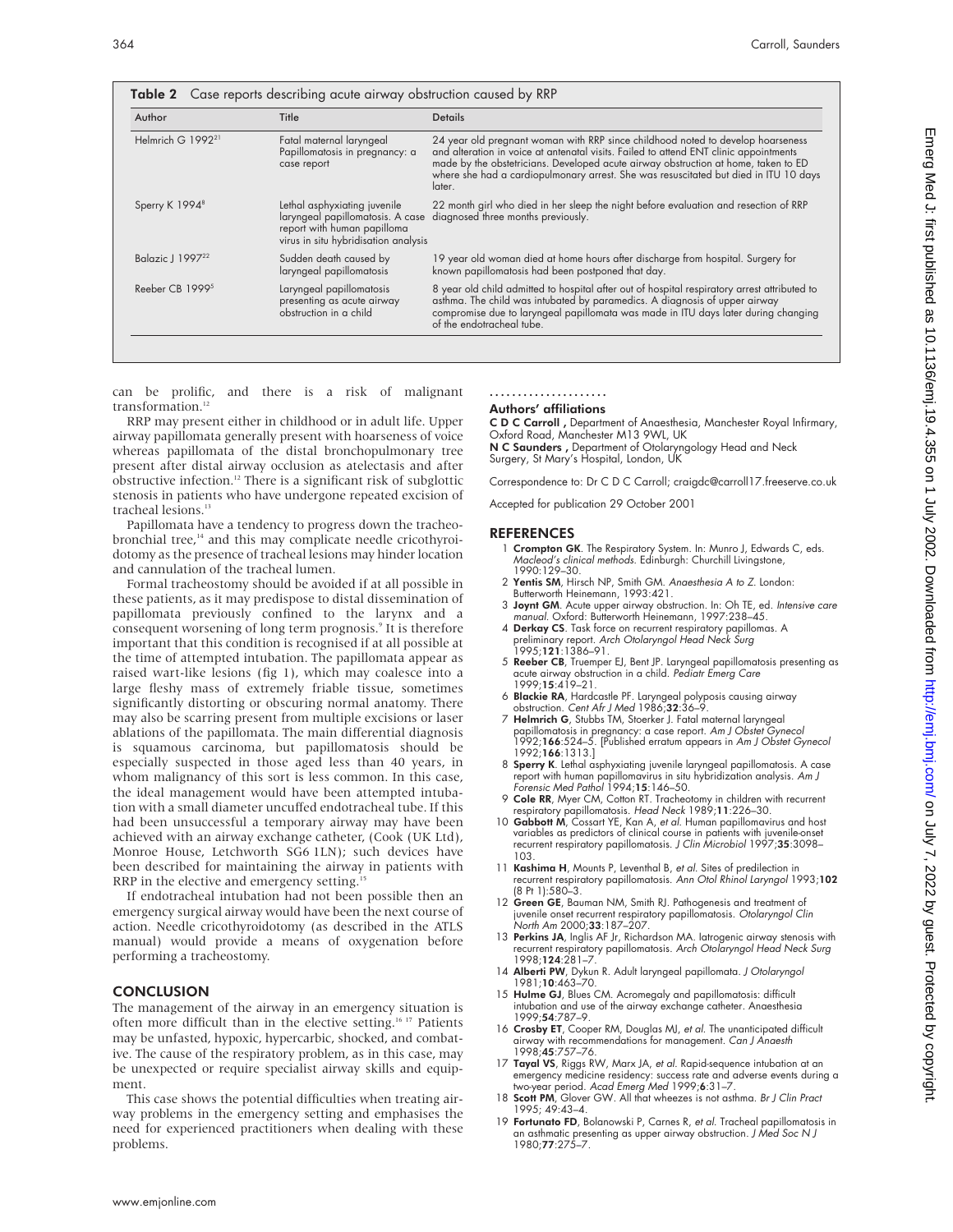- 20 Coleman SA, Cooper PD. Upper airway obstruction misdiagnosed as asthma. Br J Hosp Med 1989;41:184.
- 21 Helmrich G, Stubbs TM, Stoerker J. Fatal maternal laryngeal papillomatosis in pregnancy: a case report. Am J Obstet Gynecol

1992;166:524–5. [published erratum appears in Am J Obstet Gynecol 1992;166:1313.]

22 Balazic J, Masera A, Poljak M. Sudden death caused by laryngeal papillomatosis. Acta Otolaryngol Suppl 1997;527:111–13.

# Haemorrhage into an arachnoid cyst: a serious complication of minor head trauma

.............................................................................................................................

# K De, K Berry, S Denniston

Emerg Med J 2002;19:365–366

Arachnoid cysts are infra-arachnoidal cerebrospinal fluid collections that are usually asymptomatic. However, they can become acutely symptomatic because of haemorrhage and cyst enlargement, which may result from minor head trauma. The range of symptoms is wide and many are "soft" signs. Diagnosis is important as cysts causing mass effect require surgery. A case is reported of a child presenting with localised headaches after minor head trauma. Computed tomography demonstrated an arachnoid cyst with evidence of haemorrhage, which required surgical intervention. Other cases of arachnoid cyst presenting to our hospital or reported in the literature are reviewed with respect to presenting symptoms and signs. Localised headaches, behavioural or cognitive changes and ataxia are more commonly associated with this disorder than nausea, vomiting, visual disturbances or seizures. This range of symptomatology following minor head trauma may warrant computed tomography when other criteria for this investigation are not met.

Intracranial arachnoid cysts are relatively rare, comprising<br>1% of all intracranial mass lesions,<sup>1</sup> of which 75% occur in<br>children. They are benign collections of cerebrospinal fluid<br>that are usually primary developmental ntracranial arachnoid cysts are relatively rare, comprising 1% of all intracranial mass lesions,<sup>1</sup> of which 75% occur in that are usually primary developmental abnormalities. Most are asymptomatic and found incidentally, most commonly in the middle cranial fossa and more frequently on the left side, however they may become acutely symptomatic after minor head trauma. Cysts may rupture or intracystic vessels may bleed into the cyst cavity resulting in mass effect and onset of symptoms. This may be associated with a subdural haematoma. The diagnosis is usually apparent on computed tomography although a subacute haemorrhage may appear isodense with adjacent brain tissue and require magnetic resonance imaging.<sup>2</sup> The treatment for arachnoid cysts with intracystic haematoma is surgical decompression and marsupialisation of the cyst.<sup>3</sup>

#### CASE REPORT

A 2 year old previously healthy boy, with normal development, presented eight days after a minor head injury. He had fallen 5–6 feet from a climbing frame onto a wood chip floor but had seemed so well after the incident that no medical attention was sought.

However, his parents noticed a new and unusual pattern of behaviour: on running or jumping he would stop suddenly and hold his left temporal region complaining of pain.

He had had no vomiting, visual disturbance or seizures. Neurological examination and fundoscopy were normal. A

992

Figure 1 CT scan showing right temporal arachnoid cyst.

non-contrast CT scan demonstrated a left sided arachnoid cyst with evidence of bleeding into the cyst cavity (fig 1).

The child was reviewed that day by a neurosurgeon and listed for craniotomy within a few weeks.

#### **DISCUSSION**

In the accident and emergency department a large number of children are seen each day after minor head injury. Some are observed in the department or on a ward but the vast majority are examined, reassured, and discharged with appropriate advice.

The Royal College of Surgeons of England has recently defined indications for skull radiography, admission, and computed tomography in a report on "Management of Patients with Head Injuries".<sup>4</sup> Although a CT scan is clearly required to make, or exclude, the diagnosis of haemorrhage within an arachnoid cyst, the symptoms and signs may be very soft and not included within these standard guidelines.

For this reason we looked at a number of cases of arachnoid cysts: 98 from our hospital and a further 74 reported in the literature, to identify the common presenting features.<sup>2 5-9</sup> The majority of cysts in our series were found incidentally. Three were identified after minor head injury: one cyst had ruptured but none had intracystic haemorrhage.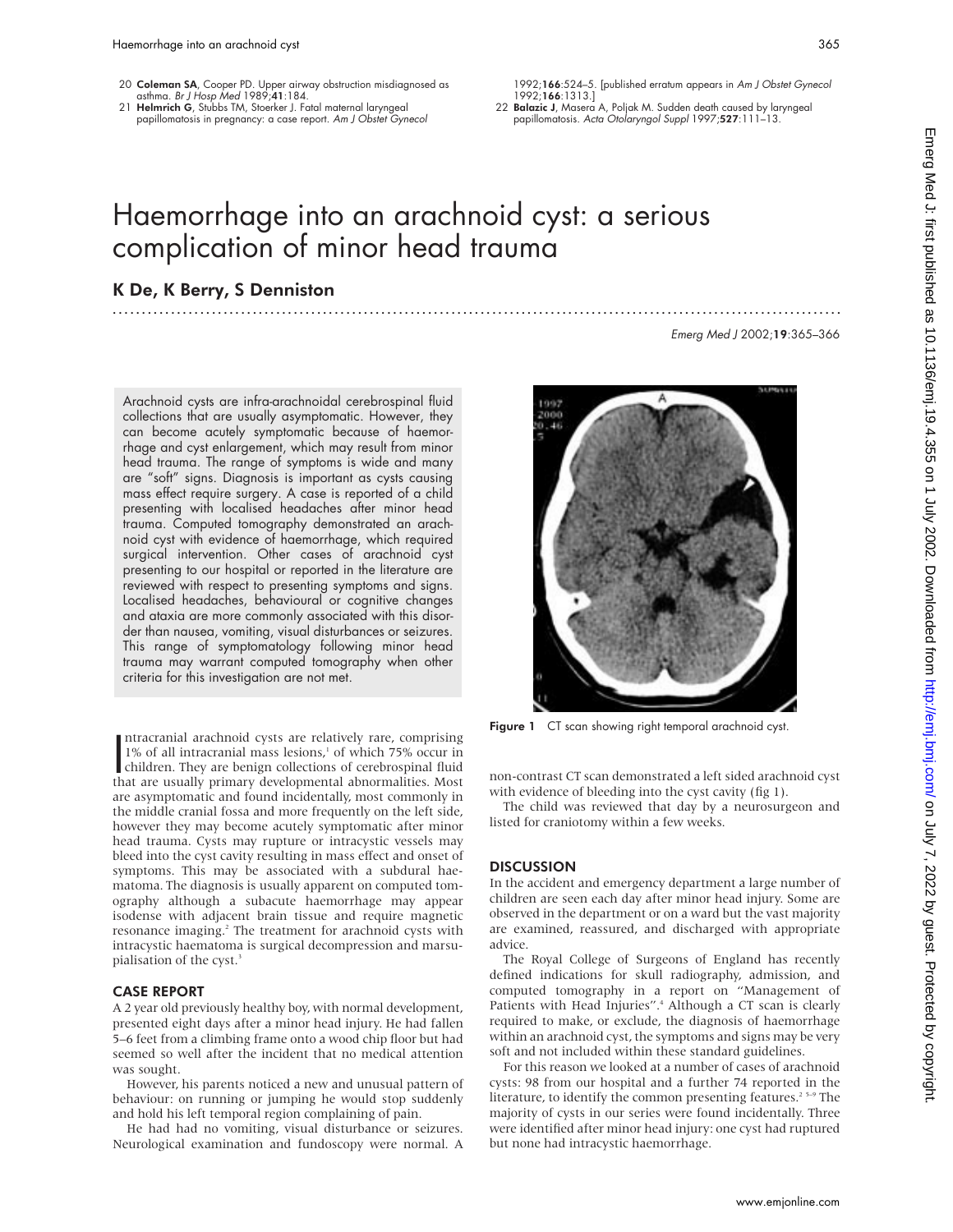The most frequently reported presenting symptom was headache, notable because it is often accurately localised (even by very young children). Behavioural problems, a change in personality and reduced mental function were the second most frequently reported signs and occasionally the only presenting features. They are very difficult to elicit and rely on an accurate history from parents or other carers. Ataxia, cerebellar signs, and falls to one side were reported more commonly than nausea, vomiting, and visual disturbance, which are the more familiar indicators of intracranial disorder. Seizures were seen in only one case.

Of additional interest were two cases who presented with solitary ipsilateral cranial nerve lesions associated with arachnoid cysts. $2$ <sup>9</sup>

In conclusion, haemorrhage into a pre-existing arachnoid cyst is a rare but important diagnosis after minor head trauma. Symptoms and signs are non-specific and rely on an accurate history and carer observations. With this in mind, the emergency physician should have an index of suspicion and consider computed tomography outside of standard guidelines when presenting features could be consistent with this disorder.

#### **Contributors**

With thanks to Dr Helen Alton, consultant radiologist at Birmingham Children's Hospital who interpreted and aided us with the CT scan.

Funding: none.

Conflicts of interest: none.

#### .....................

#### Authors' affiliations

K De, K Berry, S Denniston , Paediatric Accident and Emergency, Birmingham Children's Hospital NHS Trust, UK

Correspondence to: Dr S Denniston, 52 Farnol Road, Yardley, Birmingham B26 2AF, UK; sarah@denniston.org

Accepted for publication 20 August 2001

#### REFERENCES

- 1 Parsch C, Kraub J, Hofinann E, et al. Arachnoid cysts associated with subdural haematomas and hygromas: analysis of 16 cases, long term follow up, and review of the literature. Neurosurgery 1997;40:483–90.
- 2 Rodolfo I, Prabhakar P. Role of MR imaging in the diagnosis of complicated arachnoid cyst. Pediatr Radiol 2000;30:329–31.
- 3 Nun R. Arachnoid cysts associated with post-traumatic and spontaneous rupture into the subdural space. Comp Med Imag Graph 1997;21:341–4.
- 4 Royal College of Surgeons. Report of the Working Party on the Management of Patients with Head Injuries. London: The Royal College of Surgeons of England. 1999.
- 5 Kuhnley EJ, White DH, Granoff AL. Psychiatric presentation of an arachnoid cyst. *J Clin Psychiatry* 1981;**42**:167–8.<br>6 **Rya H**, Makino A, Hinokuma K. An arachnoid cyst involving only the
- hypoglossal nerve: case report and review of the literature. Br J
- Neurosurg 1999;**13**:492–5.<br>7 **Jallo GI**, Woo HH, Meshki C, et al. Arachnoid cysts of the cerebellopontine angle: diagnosis and surgery. Neurosurgery  $1997.40.31 - 7$
- 8 Koch CA, Voth D, Kraemer G, et al. Arachnoid cysts: does surgery improve epileptic seizures and headaches? Neurosurg Rev 1995;18:173–81.
- 9 **Nadkarni T**, Hande A, Nagpal R. Arachnoid cyst within the fourth ventricle - a case report. Br J Neurosurg 1995;9:675-8.

# Acute appendicitis after a fall from a ladder: a traumatic aetiology?

.............................................................................................................................

# R Hagger, J Constantinou, S Shrotria

Emerg Med J 2002;19:366–367

The appendicitis is the commonest emergency condition<br>requiring surgery in the United Kingdom. Its precise<br>factors, and infectious agents have been implicated.<sup>1</sup> Trauma cute appendicitis is the commonest emergency condition requiring surgery in the United Kingdom. Its precise aetiology, however, remains unproven: dietary, genetic has also been proposed as a cause of acute appendicitis, but there are doubts as to whether this is a casual or causal relation. In this case report we produce compelling evidence that trauma can cause acute appendicitis.

#### CASE REPORT

A previously fit 60 year old man was admitted with abdominal pain three days after a fall from a ladder. The mechanism of injury was that the foot of the ladder slipped away with the patient falling from about six feet to land prone on the rungs of the ladder. The patient presented with increasing right lower quadrant pain, worse on movement. Appetite was reduced; the patient was not vomiting and was passing flatus. He was becoming short of breath with a productive cough. On examination he was feverish, 39.7°C, and tachycardic. Abdominal examination revealed tenderness in the right iliac fossa and right groin. There was a firm swelling in the right groin with overlying bruising extending over the femoral triangle of the right thigh with associated scrotal oedema. Routine blood tests showed a leucocytosis. A chest roentgeno-



Figure 1 Computed tomogram demonstrating dilated loops of small bowel, and incarceration of oedematous bowel in a right inguinal hernia (arrowed).

gram demonstrated patchy consolidation at the base of the right lung; dilated loops of small bowel were seen on an abdominal roentgenogram. Computed tomography revealed dilated loops of small bowel, incarceration of oedematous bowel in a right inguinal hernia, and oedematous changes in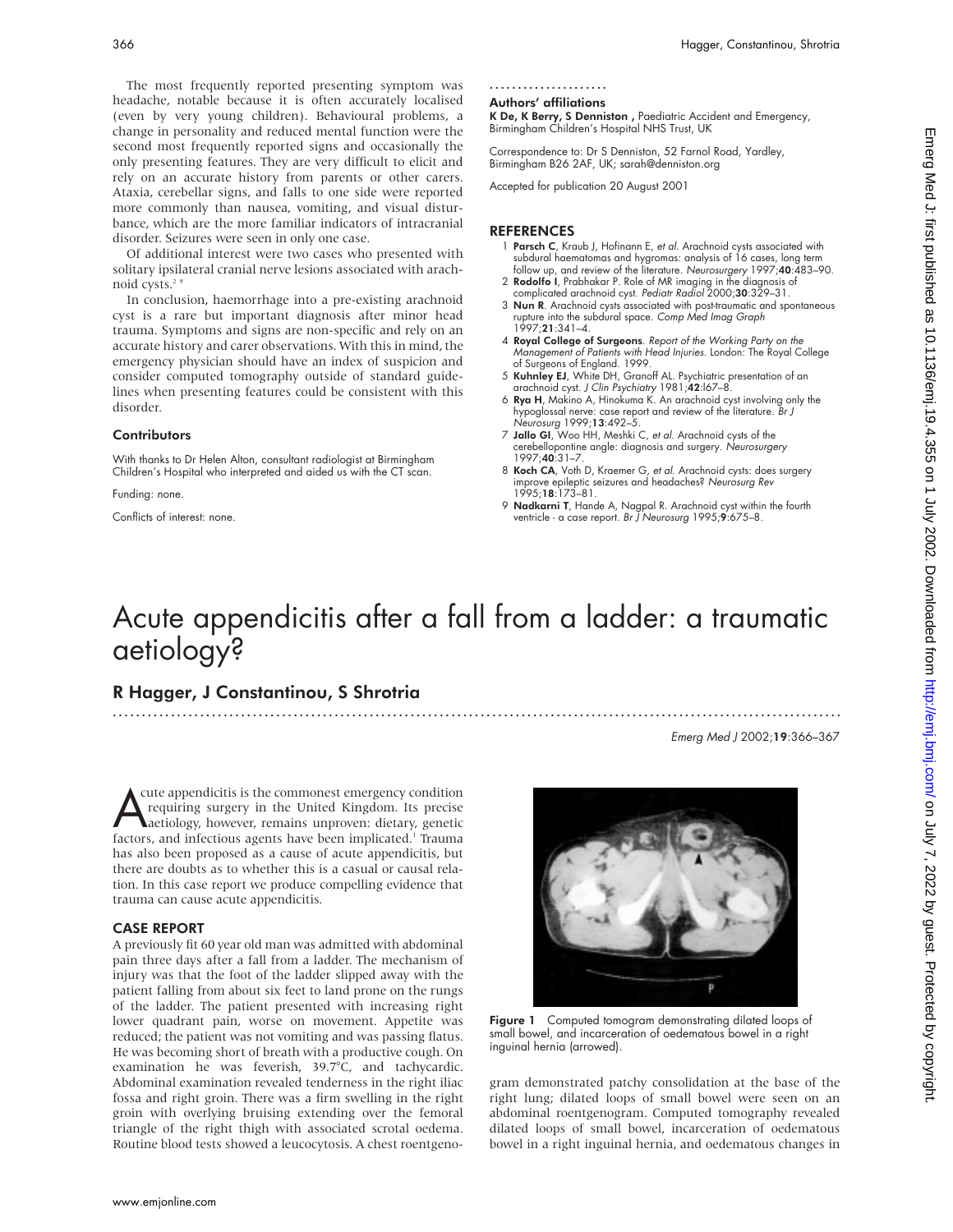the right perirenal tissues (fig 1). At operation the right indirect inguinal hernia was found to contain a gangrenous appendix with free pus in the abdominal cavity. Appendicectomy was performed, a tube caecostomy was brought out, and the hernia was repaired with a darn repair. After an initially stormy postoperative course the patient had made a full recovery by follow up at six weeks.

#### **DISCUSSION**

Blunt trauma has been proposed as a cause of acute appendicitis: Houdini is said to have died from a rupture appendix after a blow to the abdomen.<sup>2</sup> Crush injury, a fall on bicycle handlebars, and seat belt compression after a road traffic accident have all been implicated.<sup>34</sup> Haematoma or oedema of the appendiceal wall with consequent luminal obstruction proposed as the initiating pathophysiological event in the development of acute appendicitis. The difficulty with the previous reports in explaining whether trauma could cause appendicitis resides in the fact that a free lying or retrocaecal appendix would be unlikely to be injured in isolation, subsequent development of acute appendicitis after trauma being coincidental. In this case though, an appendix lying in an inguinal hernia would be more vulnerable to injury, allowing blunt trauma to compress the appendix against the unyielding pubic bone. We believe this case presents compelling evidence that blunt trauma can be a causative agent in the development of acute appendicitis.

#### **Contributors**

R Hagger had main responsibility for writing the manuscript. J Constantinou produced the figure and commented on the manuscript. S Shrotria reviewed and helped write the manuscript.

.....................

## Authors' affiliations

R Hagger, J Constantinou, S Shrotria, Department of Surgery, Ashford Hospital, Middlesex, UK

Correspondence to: Mr R Hagger, 55 Heythorp Street, Southfields, London, SW18 5BS, UK; roberthag@lineone.net

Accepted for publication 20 August 2001

#### REFERENCES

- 1 **Paterson-Brown S**. The peritoneum, the mesentery, the greater omentum and the acute abdomen. In: Burnand K, Young A. *The new Aird's* companion in surgical studies. 2nd edn. London: Churchill Livingstone, 1998:722–3.
- 2 Bender JS. Acute appendicitis following blunt abdominal trauma. Incidence or coincidence? Ann Surg 1992;216:101.
- 3 Hennington MH, Tinsley EA, Proctor HJ, et al. Acute appendicitis following blunt abdominal trauma. Incidence or coincidence? Ann Surg 1991;214:61–3.
- 4 Stephenson BM, Shandall AA. Seat-belt compression appendicitis. Br J Surg 1995;82:324.

# Anterior shoulder dislocation: an unusual complication W Onyeka

.............................................................................................................................

Emerg Med J 2002;19:367–368

A case of transection of anterior circumference humeral artery, a branch of the 3rd part of the axillary artery is reported, after a simple anterior shoulder dislocation. This complication though rare could potentially result in catastrophic consequences for the patient. It should therefore be recognised early and a coordinated prompt vascular and orthopaedic surgical treatment given for better upper limb functional outcome.

A<br>A year old man presented to the emergency depart-<br>ment with severe right shoulder pain having tripped<br>and fallen onto the shoulder about 40 minutes earlier.<br>He has had no previous injuries to this shoulder ment with severe right shoulder pain having tripped and fallen onto the shoulder about 40 minutes earlier. He has had no previous injuries to this shoulder.

Although he had myocardial infarction nine years previously, he has no other past medical history. He was not on any medication and was fully independent.

He had normal triage observations, which were as follows; pulse rate 55/min; respiration rate 16/min; blood pressure 148/ 75 mm Hg ; oxygen saturation 98%.

His physical examination revealed an obvious anterior dislocation of the right shoulder with normal neurovascular examination.

After administration of intravenous analgesic (10 mg morphine sulphate), radiographs were obtained, which confirmed simple subcoracoid anterior glenohumeral dislocation.

This was easily relocated soon after under Entonox (a mixture of nitrous oxide and oxygen containing 50% of each gas) using Kocher's method and confirmed radiographically.

Within minutes of relocation, the patient began to experience increasing pain in the shoulder. Close observation revealed increasing deltopectoral swelling and bruising, which aroused a suspicion of internal haemorrhage despite having normal ipsilateral brachial and radial pulses. He remained haemodynamically normal and had normal full blood count and clotting screen.

The orthopaedic and vascular surgeons were called and elected to take the patient to theatre for urgent surgical exploration. They found a bleeding transected anterior circumference humeral artery with a massive tissue haematoma of approximately 300 ml within the axillary sheath. The haematoma was evacuated and haemostasis was achieved by ligation of the bleeding artery.

Although he recovered well from anaesthesia, he was left with a brachial plexus deficit and went on to suffer considerable morbidity including: wound infection with MRSA, septicaemia, acute renal failure, and stiff shoulder. Secondary closure of his surgical wound was carried out by plastic surgeons and he was finally discharged from the ward eight weeks later. He is currently making good progress with outpatient physiotherapy.

#### **DISCUSSION**

Simple anterior glenohumeral dislocation accounts for approximately 50% of all dislocations seen in emergency departments and tends to be most frequent in healthy men.<sup>1</sup>

It is rarely associated with vascular complications but the axillary artery or its branches may be damaged,<sup>2</sup> often with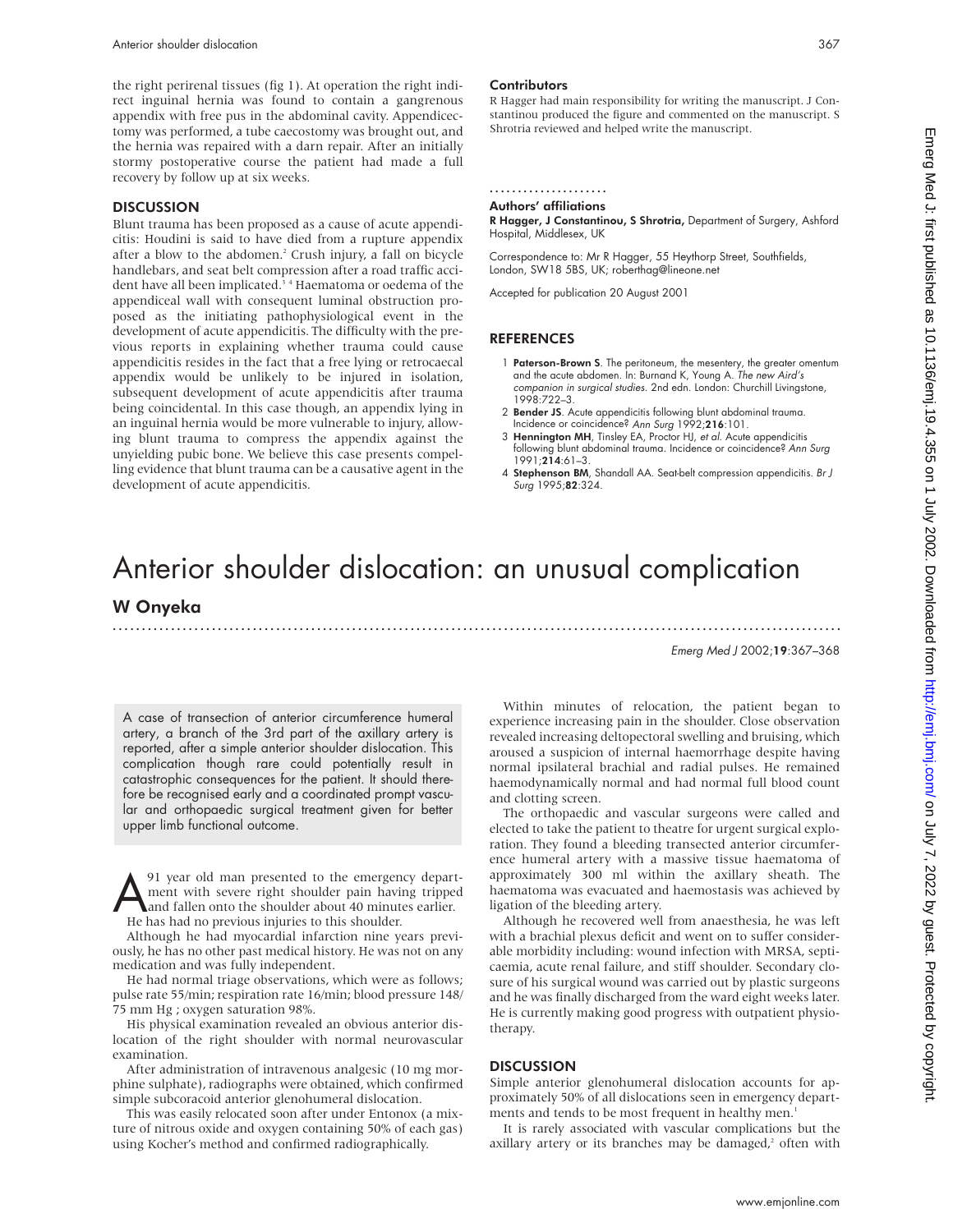

Figure 1 The close relation between the axillary artery and its six branches with the brachial plexus and the shoulder joint is illustrated.

serious consequences, as in this case. With the exception of the popliteal, the axillary artery is perhaps more frequently lacerated by violent movements than any other artery in the body.

The axillary artery is the continuation of the subclavian at the outer border of the first rib and nominally ends at the lower border of the teres major muscle where it becomes the brachial. The pectoralis minor crosses the vessel and divides it into three parts, the first part being proximal, the second posterior, and the third distal to the muscle. The first part is enclosed together with the axillary vein and the brachial plexus in the fibrous axillary sheath, continuous above with the prevertebral layer of the deep cervical fascia. This close relation, illustrated in figure 1 makes the brachial plexus vulnerable in axillary vascular injuries. The anterior circumflex humeral, a branch of the third part, is one of the six branches of the axillary artery.<sup>3</sup>

Recognised predisposing factors are: recurrent dislocation (27% of cases) and age, (86% occur in patients older than  $50$ )<sup>4</sup> resulting from adhesion to the joint capsule and atherosclerosis rendering the vessels less compliant. A review of the literature shows that the third part of the axillary artery and its branches are most commonly damaged however, there has not been a previously reported anterior circumference humeral artery injury, the smallest branch, as in this case.

This vascular injury may happen primarily at the time of dislocation or result directly during relocation. The primary injury may become evident after relocation because of loss of the tamponade effect exerted by the dislocated shoulder.

Because of the potential wide ranging consequences of this injury, which includes a reported fatal haemorrhage,<sup>5</sup> it should be actively excluded by paying close attention to the injured shoulder and ipsilateral radial pulse in elderly patients who present in the emergency department with recurrent anterior shoulder dislocation.

Once suspected, selective axillary angiography should be performed urgently as delayed recognition of these lesions may lead to permanent neurological deficits despite adequate vascular repair of the affected artery.

A coordinated vascular and orthopaedic approach and prompt surgical treatment may assure full upper limb function.

# .....................

#### Author's affiliation

W Onyeka, Accident and Emergency Department, Chelsea and Westminster Hospital, 369 Fulham Road, London SW10 9NH, UK Correspondence to: Mr W Onyeka; wonyeka@lycos.co.uk

Accepted for publication 14 September 2001

#### REFERENCES

- 1 Fitzgerald JF, Keates J. False aneurysm as a late complication of anterior shoulder dislocation. Ann Surg 1975;6:785–6.
- 2 Julia J, Lozano P, Gomez F, et al. Traumatic pseudoaneurysm of the axillary artery following anterior dislocation of the shoulder. Case report.<br>J Cardiovasc Surg (Torino) 1998;**39**:167–9.<br>**3 Warwick R**, Williams PL. Gray*'s anatomy.* 35th edn. Edinburgh:
- Longman, 1973:647–9.
- 4 Gates JD, Knox JB. Axillary artery injuries secondary to anterior dislocation of the shoulder. J Trauma 1995;39:581-3.
- 5 Lodding P, Angeras U. Fatal axillary artery injury following anterior dislocation of the shoulder. Ann Chir Gynaecol 1988;77:125-7.

# Focal lingual dystonia, urinary incontinence, and sensory deficits secondary to low voltage electrocution: case report and literature review

# J R Baskerville, S A McAninch

.............................................................................................................................

Emerg Med J 2002;19:368–371

Electrocution injuries are well reported in review articles and cases of high voltage electrocution injury are abundant. However, reports of low voltage electrocution injury are few. A case is presented of low voltage shock from a 120 volt AC source with presentation, acute and chronic course, and a five year follow up. The patient experienced several unusual complications of low voltage electrocution: a persistent right tongue deviation, which initially presents as an isolated hypoglossal nerve palsy, but subsequently manifests as a focal lingual dystonia; total body paresthesia with urinary incontinence; and persistent sensory deficits to the face and tongue.

**Exercic shock is a relatively uncommon form of trauma,**<br>but is responsible for 7% of traumatic occupational<br>deaths in the United States.<sup>1</sup> The severity of electric<br>shock injury is dependent upon many variables: type of c lectric shock is a relatively uncommon form of trauma, but is responsible for 7% of traumatic occupational deaths in the United States.<sup>1</sup> The severity of electric rent (alternating current or direct current), level of applied voltage, duration of shock, body contact surface area, resistance of tissue involved, contact with water or metal conductor, and current pathway through the body.<sup>23</sup> Medical literature typically categorises electrocution according to the level of applied voltage: low voltage (less than 1000 volts) and high voltage (greater than 1000 volts). High voltage shock is responsible for the majority of persistent<sup>4</sup> and severe<sup>5</sup> complications of electrocution. Lightning strikes are a special category of high voltage shock (greater than 100 million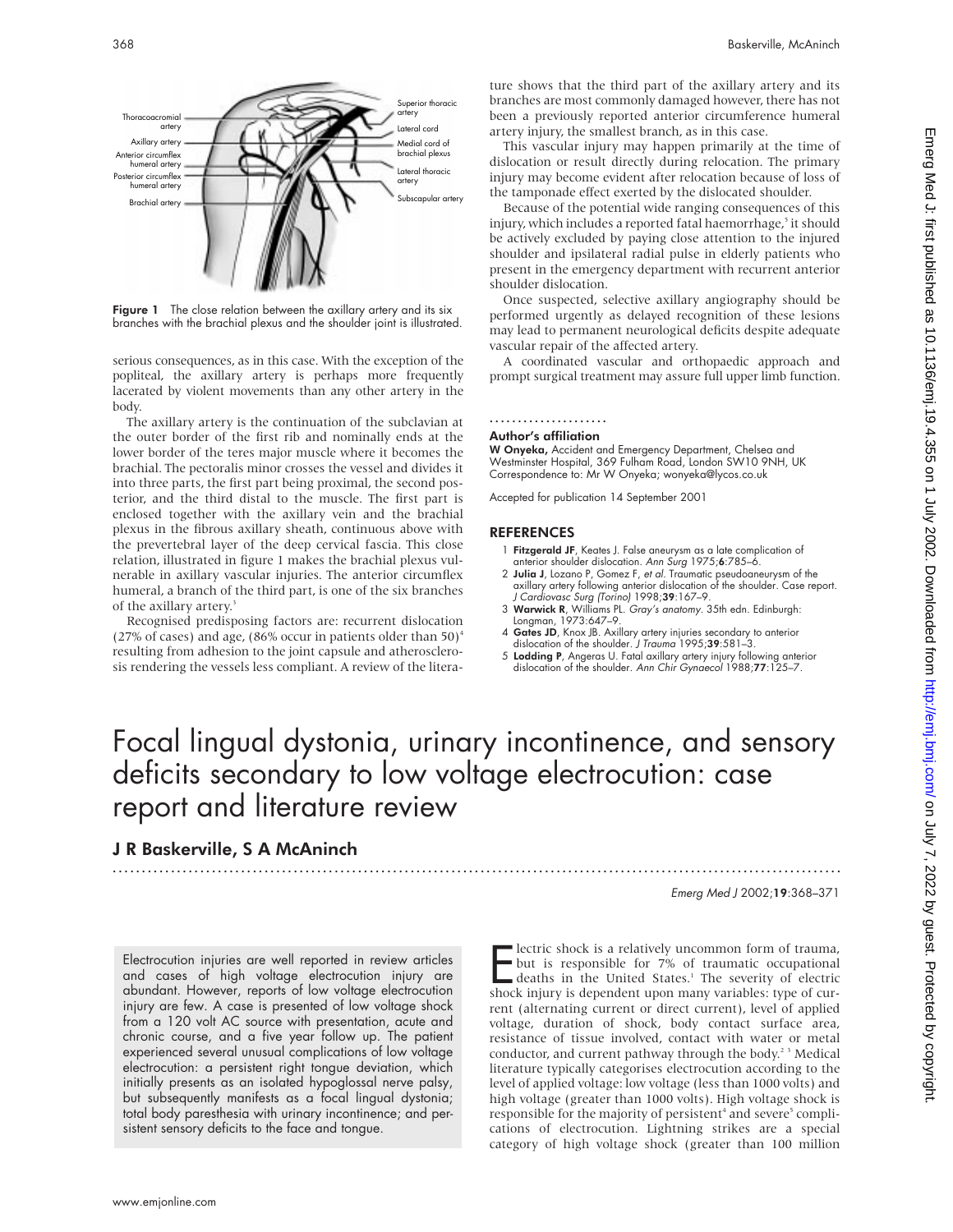

Figure 1 Right deviated tongue after low voltage electrical shock.

volts) and are discussed elsewhere.<sup>467</sup> Low voltage electric shock accounts for 60% to 70% of reported electrocutions, $s$ and most resultant complications are relatively minor and transient. We describe a case of low voltage electrocution with some common transient complications, and, more notably, a persistent right tongue deviation; three incidences of total body numbness with urinary incontinence; and chronic sensory deficits to both the tongue and face.

#### CASE REPORT

A 21 year old white woman with no significant past medical history was attempting to change an overhead light bulb at work while standing on a plastic chair. She received a low voltage shock for an unknown duration of time while touching a screw on a 120 volt AC light fixture. Her hands were dry. She was wearing sandals and had dental fillings at the time of shock. Witnesses state she "jerked backwards," possibly fell, and did have loss of consciousness for several minutes without seizure activity. However, she denied any memory of falling or loss of consciousness. She reported a feeling of confusion and a metallic taste in her mouth after the injury. She then walked into an adjacent office, where a coworker noticed her slurred speech, a right deviated tongue (fig 1), and bleeding from both ears. She was transported to our emergency department (ED), where she developed a headache, which soon resolved with no complications. A 0.5 cm second degree burn to the left second digit was present with no obvious exit location. ED examination confirmed a right tongue deviation, with dysarthria. A slight right deviation of the uvula was present, but the soft palate elevated symmetrically with a positive gag reflex. Cranial nerves II-XI were intact. She demonstrated 5/5 bilateral extremity strength, and deep tendon reflexes were 2+ and symmetric. No significant sensory deficits were noted, but she reported "numbness to right inside of mouth." Trigeminal sensation was intact bilaterally to fine touch, vibration, and pinprick. No cerebellar deficits were noted. Tympanic membranes were intact bilaterally with no hemotympanum. Minor lesions to bilateral external auditory canals were present, which the patient stated were caused by aggressive q-tip use after the shock. Computed tomography

Magnetic resonance imaging (MRI) was negative for basilar skull fractures or other anomaly. Electrocardiogram showed normal sinus rhythm with no ectopy. Laboratory investigations were as follows: glucose 87, Na 143, K 3.6, Cl 111, C02 26, blood urea 2.5 mmol/l, creatine 0.9. The creatine kinase (total) was increased at 348 (normal 0–225). She was admitted for overnight observation with an impression of cranial nerve XII palsy secondary to electrocution. She was released from the hospital with little change in symptomology, and referred to the neurology clinic.

A neurology consultation four days after injury revealed that the right tongue deviation was still present, although not as prominent, and again assessed to be attributable to electrically induced hypoglossal nerve damage. However, neurological examination noted that the initial MRI revealed her cranial nerve XII to be "visualised and intact." The uvula deviation and facial numbness were absent on this encounter. Also, the patient's mother commented on her daughter's recent memory deficits, such as forgetting previously memorised phone numbers. The patient denied any cognitive or memory impairments. The neurologist was unable to demonstrate significant cognitive deficits, including memory deficits.

The patient complained of dysarthria and dysphasia, which was secondary to decreased tongue mobility.

On neurological examination five weeks after injury, her tongue continued to deviate to the right as before, but she now described a "twitching" of her tongue. The twitching was not a fasiculation-like movement, but rather a "tonic and phasic dystonic movement," which pulled the tongue to the right. She was rediagnosed with an isolated lingual dystonia, and then was prescribed carbamazepine. Also, she reported right temporomandibular joint (TMJ) pain and difficulty controlling jaw movements. An oral surgery consultation concluded that her TMJ pain was attributable to fatigue of the right masseter muscle, which she consciously manoeuvered to compensate for the right tongue deviation. Significantly, our patient reports three incidences of feeling "numb all over and blacking out" with urinary incontinence beginning approximately one week after the shock. These incidences ceased concurrently with the initiation of carbamazepine. Interestingly, they did not reoccur after carbamazepine was discontinued.

Twelve weeks after injury, the patient reported little relief of dystonic movements from the carbamazepine; it was discontinued and trihexyphenidyl HCl was prescribed, which was also inefficacious in relieving the dystonic movements. The patient was referred to a movement disorder clinic 21 weeks after injury for evaluation of her lingual dystonia, where 15 units of botulinum toxin (Botox) were injected to the submentalis muscle. A follow up visit with neurology 24 weeks after injury revealed decreased right tongue deviation, and the patient was able to move the tongue midline and to the left side "if she concentrated." She visited a second movement disorder clinic 32 weeks after injury, noting only moderate tongue dystonia and tongue deviation, with no TMJ pain present. The second 15 unit Botox dose was injected into the mylohyoid region this time, which apparently was ineffective. She was then referred back to the first movement disorder clinic 41 weeks after injury, where she received a third and final Botox injection. In a phone interview five years after the shock, she reported no tongue deviation; however, she still reports an occasional temporary "jerking" of the tongue to the right. She states her tongue and right side of face continue to feel "numb and tingle" daily for about 15 minutes upon awakening. Also, her husband states she has a "drooping right eye lid." She states she is taking no medication currently, and has no further medical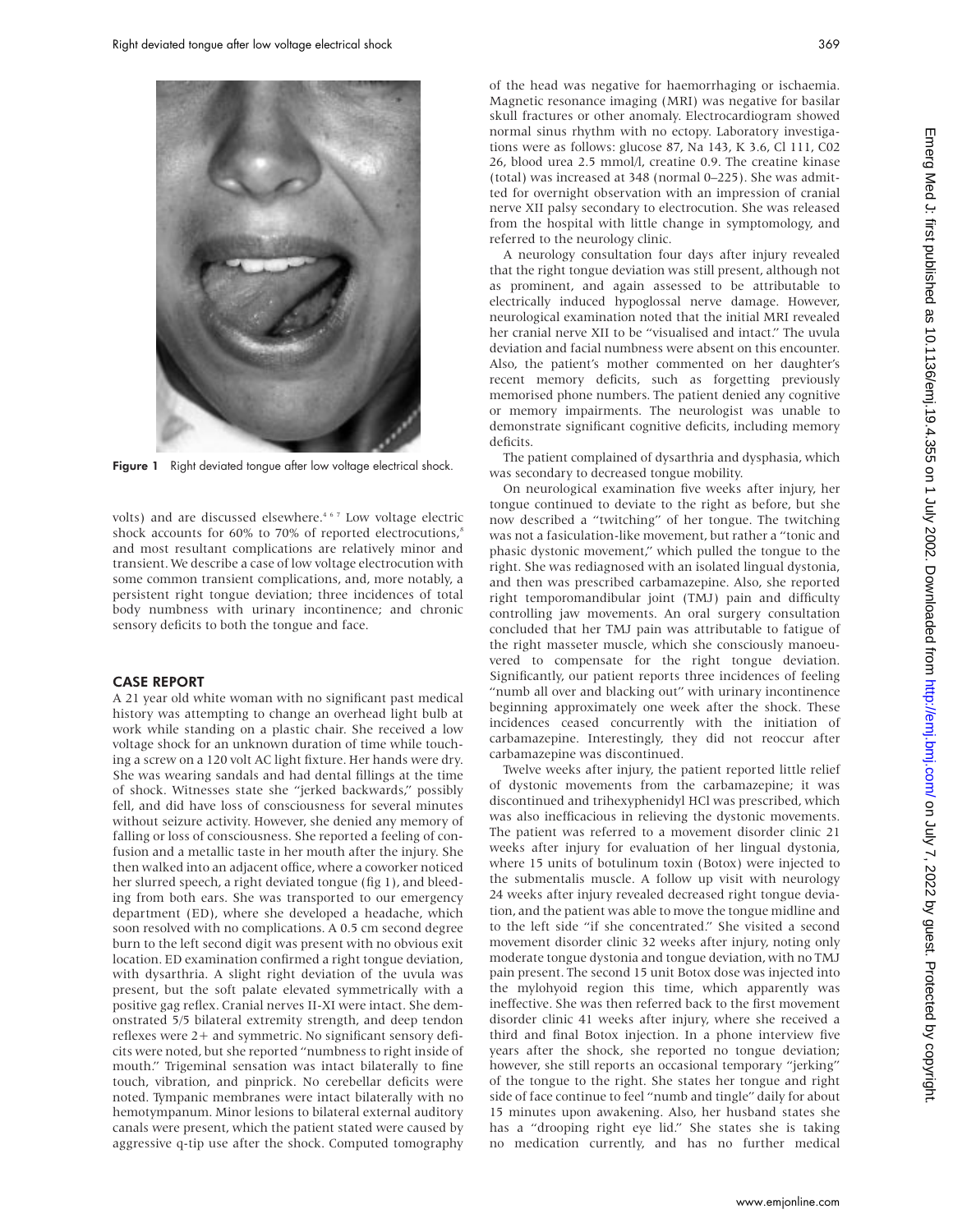complaints, including muscle weakness and additional sensory deficits.

#### **DISCUSSION**

Witnesses did report loss of consciousness without seizurelike activity for a matter of minutes after the injury. It is unclear whether the loss of consciousness was attributable to the electrocution or secondary to a fall from the chair. Transient loss of consciousness is the most commonly reported complication of electrocution—independent of voltage level.<sup>25</sup> Our patient reported a transient headache, which is another common complaint immediately after electrocution.

Interestingly, three very unusual sequelae of low voltage shock are reported here. Firstly, the patient reported some "numbness" to the right side of her face. However, ED examination after injury revealed trigeminal sensation objectively intact. The patient states this numbness continues to this day, and occurs daily upon awakening for approximately 15 minutes. It is significant that most low voltage injuries are temporary. Although temporary decreases in sensation are also reported after shock,<sup>5</sup> the persistence of this condition secondary to electric shock is quite unusual. Secondly, she reported three separate incidences of total body "numbness" followed by syncope and urinary incontinence approximately one week after injury. These incidences resolved after taking carbamazepine, and did not resume after carbamazepine was discontinued. Although bladder disturbance is reported in a 34 000 volt shock,<sup>9</sup> I am unable to locate any reports of urinary incontinence, or total body "numbness associated with low voltage shock." Thirdly, of notable importance is the isolated right tongue deviation. This non-painful tongue deviation began approximately three minutes after the injury and persisted for nearly one year. Again, it is significant that most complications of low voltage injury resolve quickly. This tongue deviation was initially assessed as an isolated 12th nerve palsy. No reports of electrocution induced 12th nerve palsy are present in reviewed literature. Initially, this tongue deviation was not accompanied by the signs typically associated with cranial nerve XII palsy, such as tongue atrophy, weakness, and fasiculations.<sup>10</sup> However, five weeks after injury, tonic and phasic dystonic tongue movements, which "pulled" the tongue to the right, were noted and instead suggested a dystonia of the lingual musculature. Dystonia is an infrequent consequence of electric shock. However, there are rare reports of torticollis and limb dystonia secondary to low voltage electrocution.<sup>11</sup> This is the first known instance of focal lingual dystonia secondary to electrocution reported.<sup>12</sup> Botulinum toxin is known to be a beneficial agent in treating lingual dystonia.13 14 Subsequent to rediagnosis, the patient was treated with three botox injections, which "resolved" the lingual dystonia. Months after botox treatments, the tongue rested at the midline and she could willfully move her tongue to the left. Her dysphasia, dysarthria and TMJ pain ceased with the resolution of the tongue deviation. However, she still complains of occurrences of her tongue "jerking to the right" for about 15 minutes each morning, which resolves on its own.

Other transient complications of low voltage shock are published: homonymous hemianopia  $15$ ; seizures,<sup>5</sup> specifically grand mal <sup>16 17</sup>; muteness <sup>18</sup>; transient qaudraplegia <sup>18</sup>; left hemiplegia <sup>15</sup>; left hemiparesis and general motor weakness <sup>15</sup>; reflex sympathetic dystrophy <sup>19</sup>; ventricular fibrillation <sup>20</sup>; abdominal visceral injuries <sup>16 21</sup>; scapular fracture <sup>16</sup>; and carpal tunnel syndrome.<sup>19</sup> Rare occurrences of delayed onset and chronic sequelae secondary to low voltage electrocution, such as amyotrophic lateral sclerosis/motor neurone syndrome and impotence, are documented.<sup>22</sup> <sup>23</sup> Fatalities are reported at voltage levels as low as 46 volts and 60 volts,<sup>18</sup> and low voltage

#### **CONCLUSION**

Serious complications of electric shock typically result from high voltage shocks such as power lines and lightning strikes. Although most low voltage electrocutions result in minor and ephemeral complications, this case presents three highly unusual sequelae: incidences of total paresthesia, followed by syncope and urinary incontinence; chronic sensory deficits to the face and tongue; and a persistent focal lingual dystonia. This case provides further evidence that low voltage sources can cause unusually debilitating and unremitting complications, and should be considered a greater potential danger than conventionally thought by clinicians. Considering that low voltage electrocutions primarily occur in the household, and account for 1% of accidental deaths in the home, $s$  this case also proves the need for greater emphasis on electrical safety in the home to prevent such potentially dangerous injuries.

#### ACKNOWLEDGEMENT

I would like to express my appreciation to Richard Lenehan, MD for his assistance and guidance.

#### **Contributors**

Jerry R Baskerville, MD, (guarantor and first author) was the treating physician. Dr Baskerville archived the patient data initiated and coordinated the writing of this manuscript. Scott A McAninch (second author) provided patient follow up, performed the literature research, and compilation of the manuscript.

#### .....................

#### Authors' affiliations

J R Baskerville, S A McAninch, Scott & White Memorial Hospital and Clinic, Scott, Sherwood and Brindley Foundation, Temple, Texas, USA and The Texas A&M University Health Science Center College of Medicine, College Station, Texas, USA

Correspondence to: Dr J R Baskerville, Scott and White Memorial Hospital, 2401 South 31st Street, Temple, Texas 76508, USA

Accepted for publication 26 November 2001

- 1 Ore T, Casini V. Electrical fatalities among U.S. construction workers. J Occup Environ Med 1996;38:587–92.
- 2 **Leibovici D**, Shemer J, Shapira SC. Electrical injuries: current concepts.<br>Injury 1995;**26**:623–7.
- 3 Tintinalli. Textbook of emergency medicine. 5th edn. 293. 4 Wilbourn AJ. Peripheral nerve disorders in electrical and lightning injuries. Semin Neurol 1995;15:241–55.
- 5 Grube BJ, Heimbach DM, Engrav LH, et al. Neurologic consequences of electrical burns. J Trauma 1990;30:254–8.
- 6 Patten BM. Lightning and electrical injuries. Neurol Clin 1992;10:1047–58.
- 7 Critchley M. Neurological effects of lightning and of electricity. Lancet 1934;1:68–72.
- 8 Fontanarosa PB. Electric shock and lightning strike. Ann Emerg Med 1993;22:378–87. 9 Varghese G, Mani MM, Redford JB. Spinal cord injuries following
- electrical accidents. Paraplegia 1986;24:159–66. 10 Keane JR. Combined VIth and XIIth cranial nerve palsies: a clival
- syndrome. Neurology 2000;54:1540–1. 11 O'Brien CF. Involuntary movement disorders following lightning and
- electrical injuries. Semin Neurol 1995;15:263–7.
- 12 Ondo W. Lingual dystonia following electrical injury. Mov Disord 1997;12:253.
- 13 Brin MF, Fahn S, Moskowitz C, Friedman A, et al. Localized injections of botulinum Toxin for the treatment of focal dystonia and hemifacial spasm. Mov Disord 1987;2:237–54.
- 14 **Blitzer A**, Brin MF, Fahn S. Botulinum toxin injections for lingual<br>dystonia. *Laryngoscope* 1991;**101**:799.<br>15 **Gans M**, Glaser JS. Homonymous hemianopia following electrical injury.
- J Clin Neuroopthamol 1986;6:218–23.
- 16 Buniak B, Reedy DW, Caldarella FA, et al. Alteration in gastrointestinal and neurological function after electrical injury: a review of four cases. Am J Gastroenterol 1999;94:1533–6.